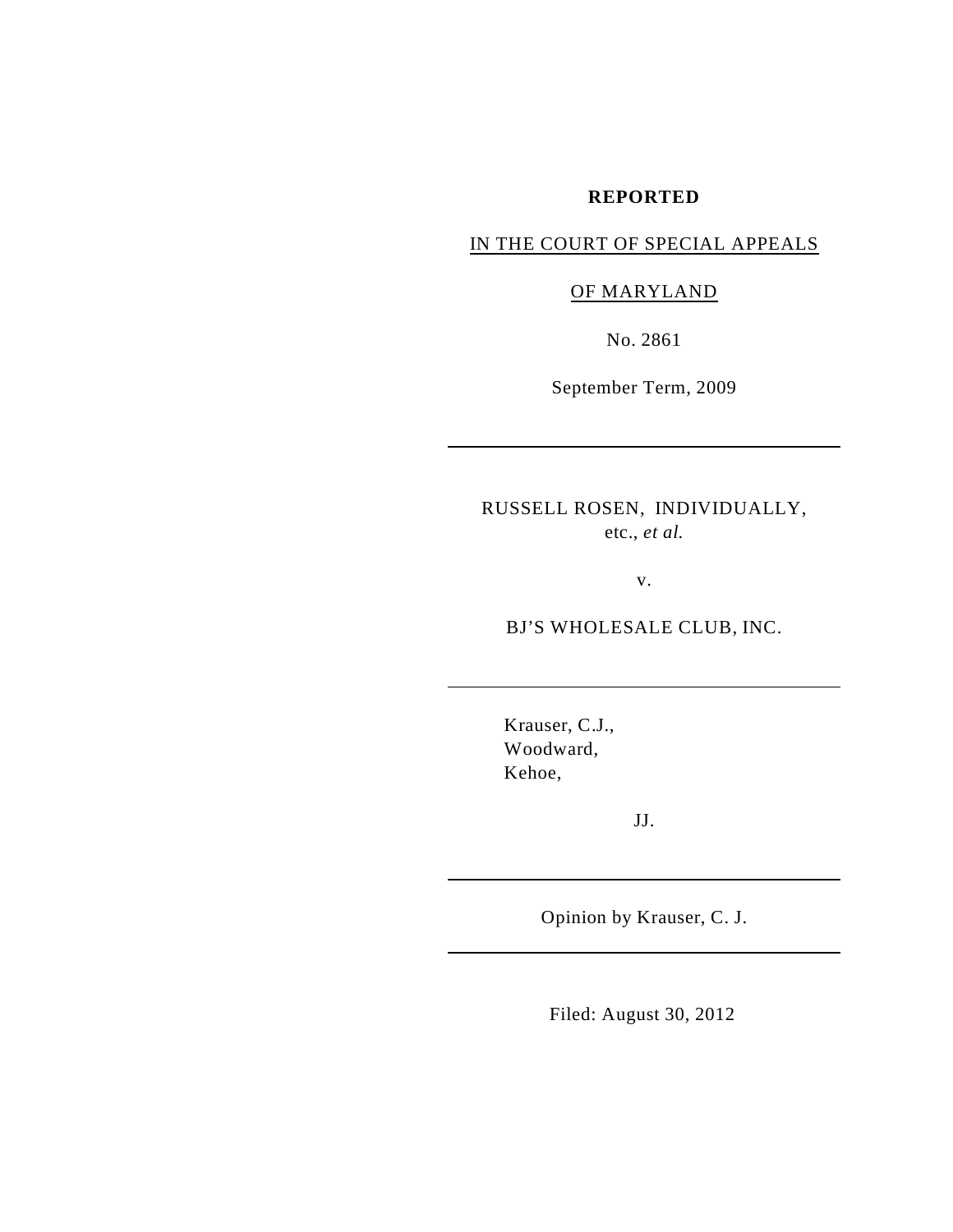BJ's Wholesale Club, Inc., appellee, is a self-described "membership warehouse club." Among other things, it purports to offer its members "brand-name" products at relatively low prices.<sup>1</sup> To be a member, an interested party must pay an annual membership fee.

BJ's Wholesale provides a play center for the children of its members while its members shop. But, before a member's child may have access to the play center, the member must execute a release agreement. The agreement, in addition to setting forth rules for the use of the club, ostensibly releases BJ's Wholesale from "any and all claims and causes of action" arising from the use of the play center by a member's child and requires a member to "indemnify, defend and hold harmless" BJ's Wholesale from any such claims or causes of action.

As a member of BJ's Wholesale, Russell Rosen executed one of BJ's release agreements in July 2005. A little more than fifteen months later, on October 22, 2006, Mr. Rosen's wife, Beily Rosen, entrusted the Rosens' five-year-old son, Ephraim, to the play center, upon entering BJ's to shop. While playing there, Ephraim fell head first from "an elevated plastic play apparatus," suffering a serious brain injury.

The Rosens thereafter brought a negligence action, on behalf of Ephraim and themselves, in the Circuit Court for Baltimore County, against BJ's Wholesale. In turn, BJ's filed a counterclaim against the Rosens, alleging breach of the release agreement Mr. Rosen

 $1$  BJ's claims, on its website, that its "Everyday Low Prices" can save its members "more than 30% off supermarket prices." *See* http://www.bjs.com/biz/help.content.help.E (last visited Aug. 3, 2012).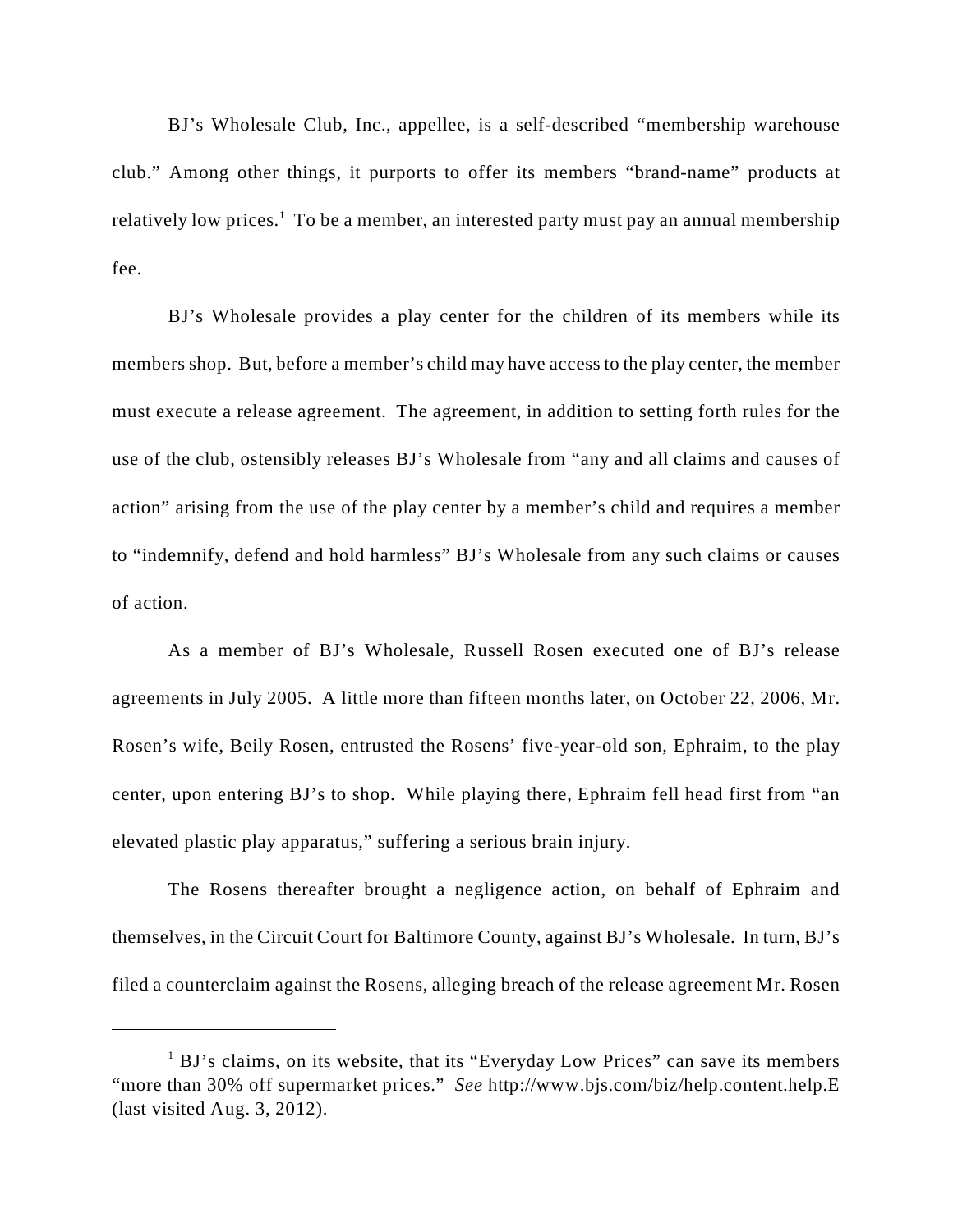had signed, and later a motion for summary judgment invoking the same agreement. The circuit court granted summary judgment in favor of BJ's Wholesale, concluding that the release agreement was valid and enforceable. Claiming that it is neither, the Rosens noted this appeal.

Because we hold that a parent may not waive by agreement a minor child's future claim in negligence against what we shall refer to as a "commercial enterprise" – that is, a for-profit, commercial entity that principally serves private interests<sup>2</sup> – we reverse the judgment below. We further hold that the release's indemnification clause is also unenforceable, because implementation of that clause under the circumstances of this case would obviate the very public policy considerations that underlie our conclusion that the exculpatory clause of the release agreement is both invalid and unenforceable.

#### **Background**

BJ's Wholesale, a Fortune 500 corporation, operates a chain of "membership-only" warehouse stores in the eastern United States. Russell and Beily Rosen were members and shopped at the BJ's store in Owings Mills, Maryland. As a courtesy to its members, BJ's offers, at its stores, a free, supervised children's play center, which BJ's calls the "Incredible Kid's Club." But a member's children may not use the play center, unless the member signs a release, containing exculpatory and indemnification clauses, as well as rules that must be

<sup>&</sup>lt;sup>2</sup>We concede that this definition of "commercial enterprise" is a stipulative and not a lexical definition of that term.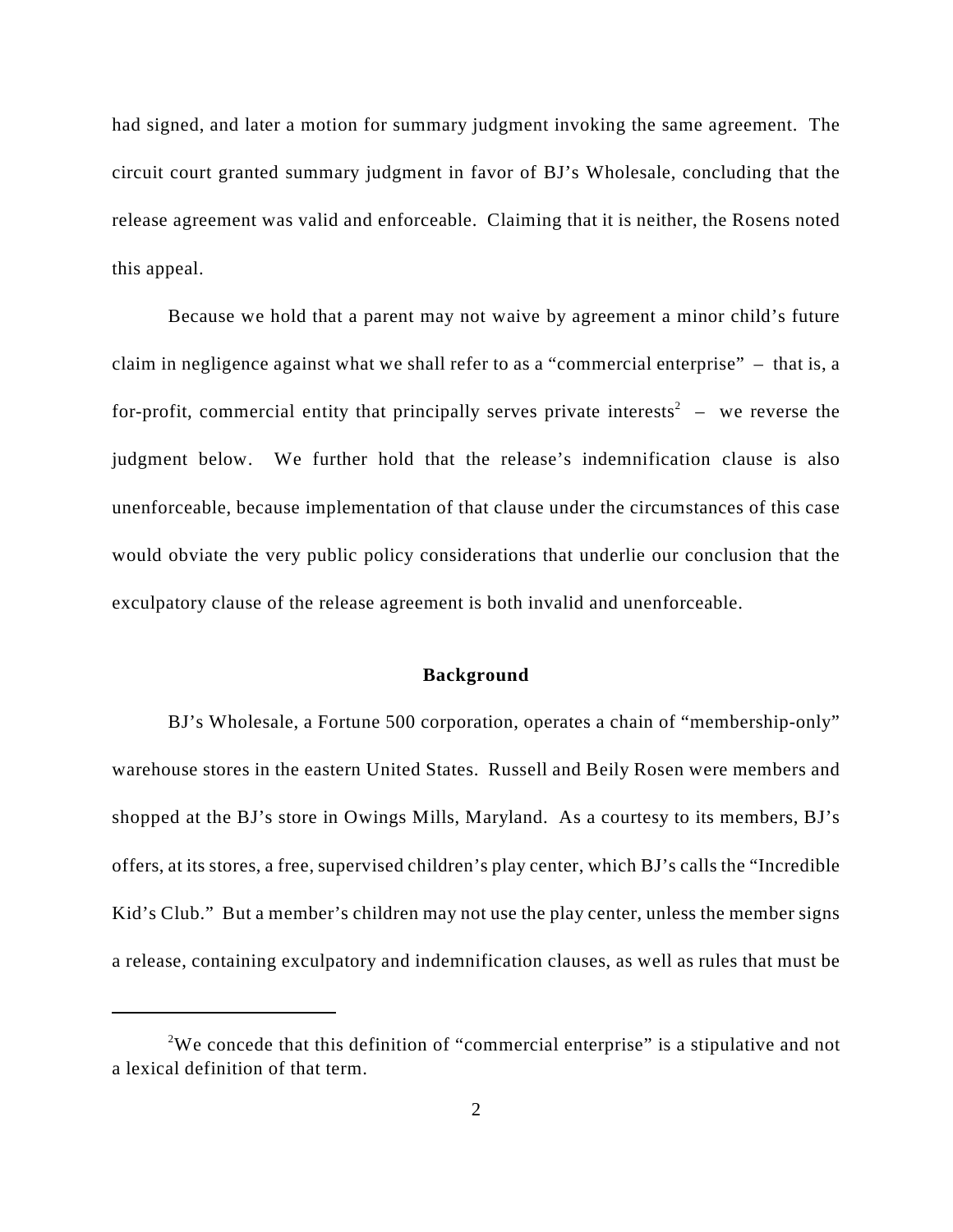followed to use the play center. The rules speak to address such things as the minimum and maximum ages of a child using the center, the maximum length of time a child may remain at the play center on a single visit, the responsibility of parents to pick up their children and to answer the store's paging promptly, a prohibition against sick children using the play center, and so on.

At the bottom of the single-page document, in bold print, but what appears to be eight-point type, are exculpatory and indemnification provisions which are the subject of this appeal. $3$  There, the document states:

> I hereby acknowledge that the participation in BJ's Incredible Kid's Club (the "Play Center") is a benefit offered to me as a part of my BJ's Wholesale Club membership. I further acknowledge that I have read, understood and I voluntarily agree to abide by all of the rules appearing above and/or rules as posted in the Play Center and registration area. In consideration for this service, I, individually and on behalf of my child, do hereby waive, release and forever discharge BJ's Wholesale Club, Inc., its subsidiaries and affiliates and their respective agents, employees, officers, directors, shareholders, successors and assigns from any and all claims and causes of action of any kind or nature which are in any way related, directly or indirectly, to the use of Play Center which I may have or that hereafter may accrue including any such claims or causes of action caused in whole or in part by the negligence of BJ's Wholesale Club, Inc., its subsidiaries and affiliates, and their respective agents, employees, officers, directors, successors and assigns. I understand that my child is here at my own risk and

 $3$ Tempted as we are to reproduce those sections in eight-point type so that readers may see the form in which they were presented to Mr. Rosen, to avoid the ocular strain that would surely follow, we shall resist that inclination and present those sections in our usual thirteen-point type.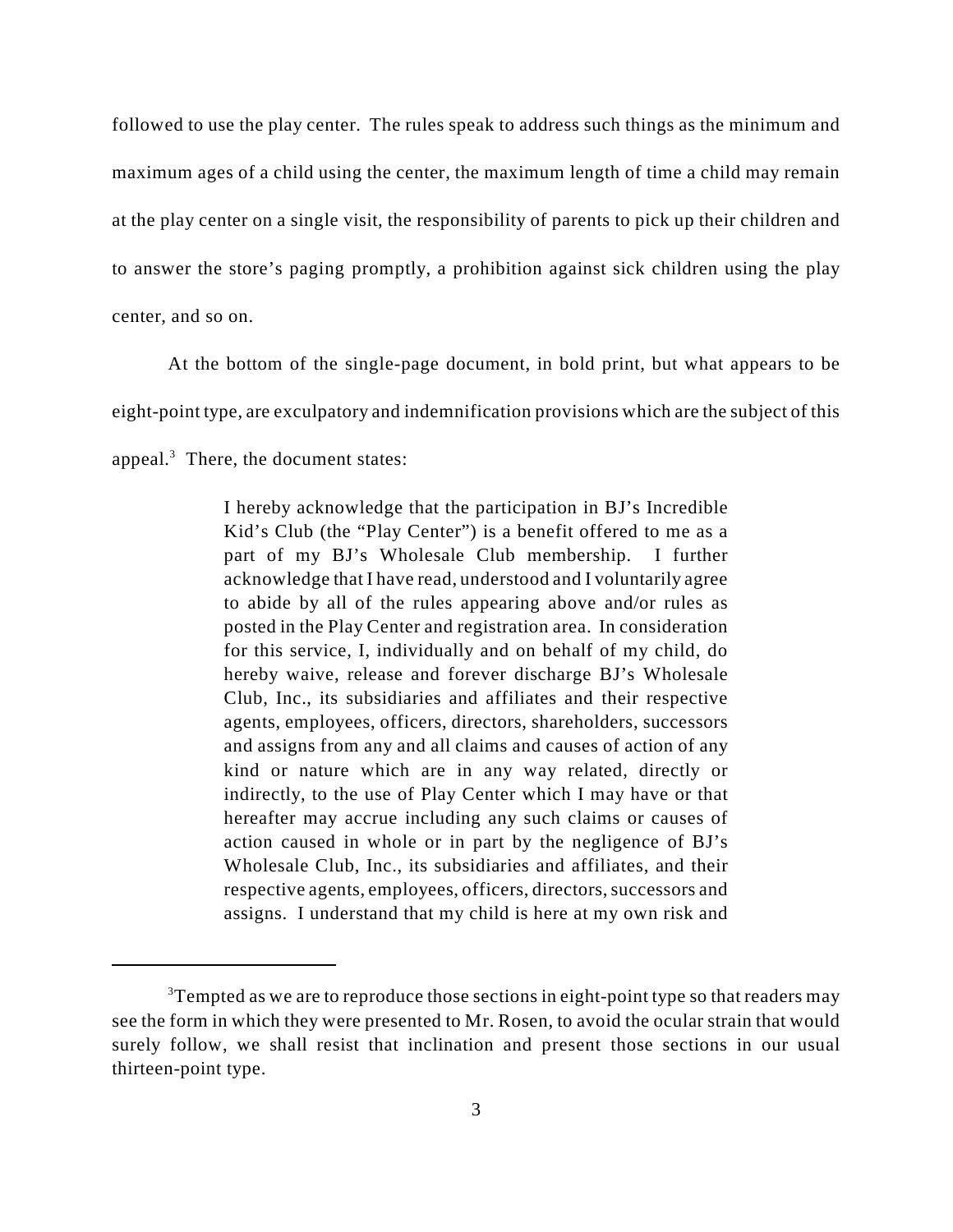expense and agree that neither I nor my child will bring any claim or cause of action of any kind or nature against BJ's Wholesale Club, Inc., its subsidiaries and affiliates and their respective agents, employees, officers, directors, successors and assigns. I further agree to indemnify, defend and hold harmless BJ's Wholesale Club, Inc., its subsidiaries and affiliates and their respective agents, employees, officers, directors, successors and assigns from any claims or causes of action of any kind arising from my or my child's use of the Play Center. By placing my signature below, I acknowledge and agree that I have read this agreement, understood all of the terms and conditions contained herein, and that this agreement will be in full force and effect during each of my or my child's visit [sic] to the Play Center. This agreement shall remain in full force and effect at all times whether my child is dropped off at the Play Center by me or any one else.

On July 17, 2005, Russell Rosen signed this agreement. About fifteen months later,

Beily Rosen took her five-year-old son Ephraim to the BJ's Wholesale store in Owings Mills, Maryland. Upon entering the store, she dropped Ephraim off at the play center. While Mrs. Rosen was shopping in BJ's, Ephraim climbed onto "an elevated plastic play apparatus known as Harry the Hippo" at the play center and then fell approximately thirty-eight inches before striking his head on the floor below. Although "most of" the concrete floor of the play center was covered with thick foam padding, Ephraim landed on a section of floor, which was covered by only a thin layer of carpet. Landing head first, he sustained life threatening injuries.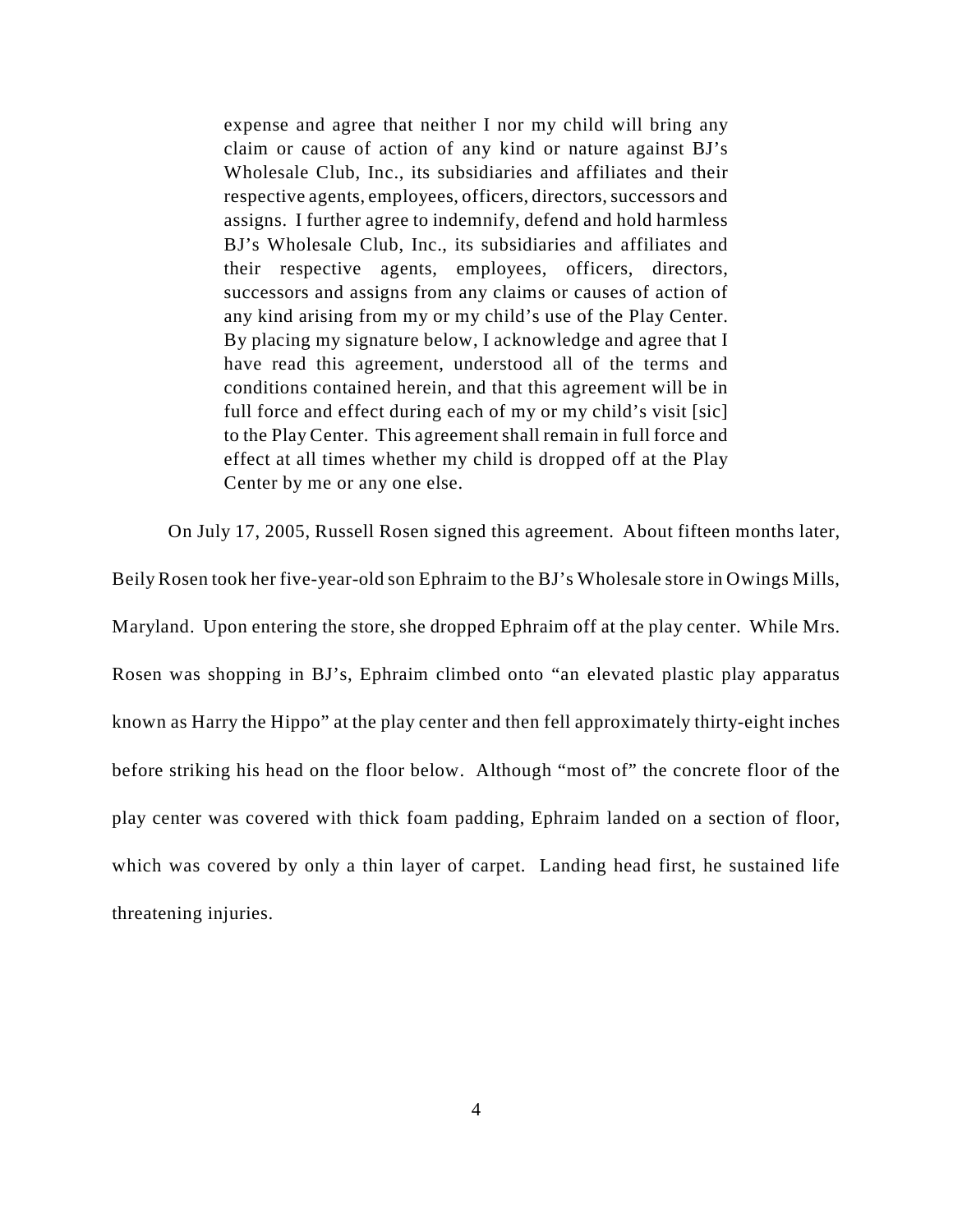Ephraim was promptly transported to Sinai Hospital in Baltimore, where a  $CT^4$  scan revealed that he had suffered a large, acute epidural hematoma in the right temporal lobe of his brain. He was then transported to Johns Hopkins Hospital, where he underwent a craniectomy<sup>5</sup> to relieve the fluid buildup in his brain.

Ultimately, Russell and Beily Rosen, individually and as parents and next friends of Ephraim, brought a negligence action in the Baltimore County circuit court against BJ's Wholesale, prompting BJ's Wholesale to file in response a counterclaim, alleging breach of the release agreement signed by Mr. Rosen. When BJ's later moved for summary judgment, invoking that agreement, the circuit court granted the motion. In so doing, it observed that, under Maryland law, exculpatory agreements executed by adults on their own behalf are enforceable and that there has been no articulation of public policy enforcement of such an agreement executed by a parent of a minor child. From that judgment, the Rosens noted this appeal.

## **Discussion**

This appeal presents a legal question of first impression in Maryland, that is, whether a release of liability, presented by a "commercial enterprise," as previously defined, and

<sup>&</sup>lt;sup>4"</sup>CT" is an abbreviation for "computed tomography," that is, the "imaging of anatomic information from a cross-sectional plane of the body, each image generated by a computer synthesis of x-ray transmission data obtained in many different directions in a given plane." STEDMAN'S MEDICAL DICTIONARY 1996 (28th ed. 2006).

 ${}^5$ A craniectomy is an "[e]xcision of a portion of the skull, without replacement of the bone." STEDMAN'S MEDICAL DICTIONARY 454.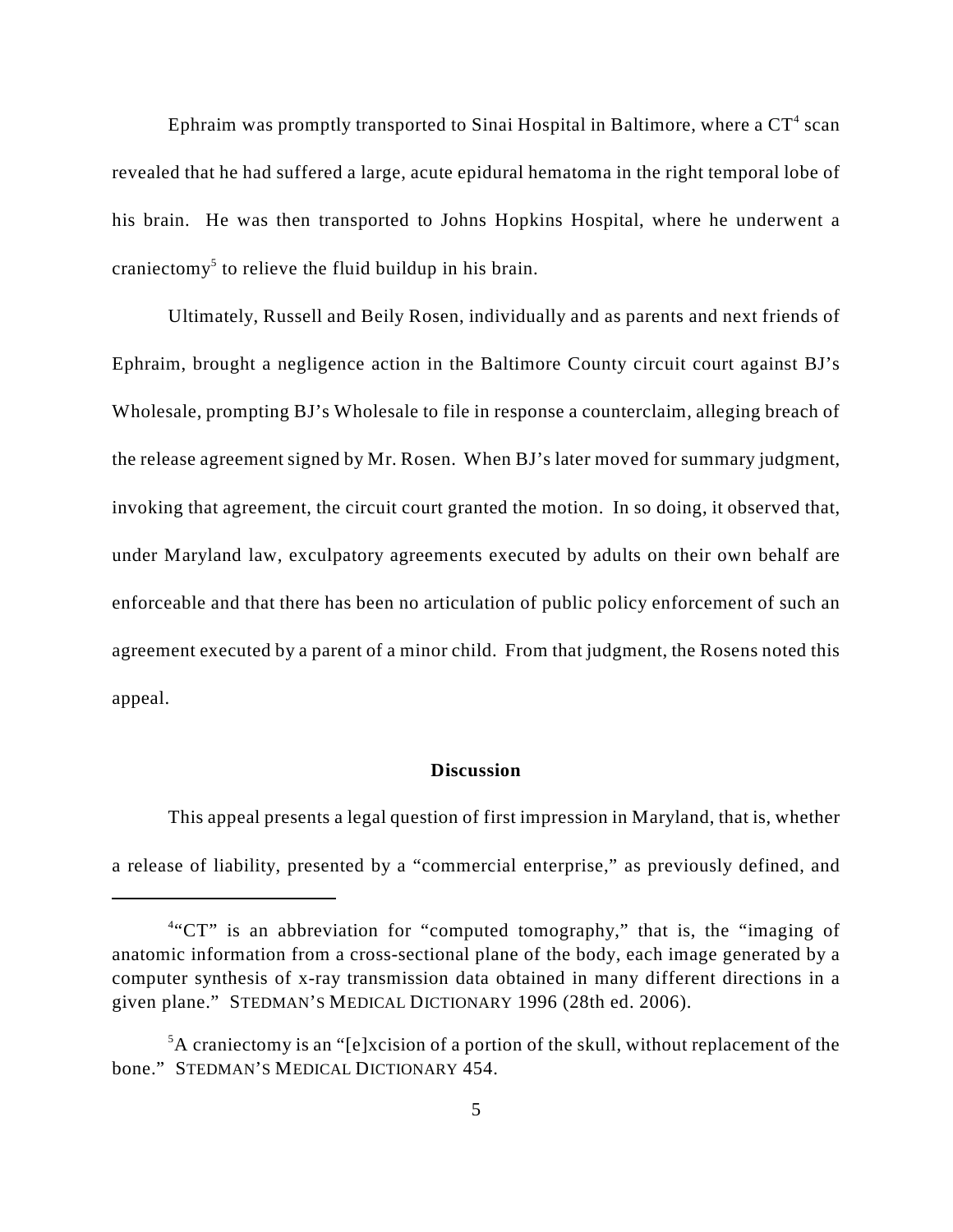executed by a parent, on behalf of a minor child and before the child has sustained any injury, is enforceable. The Rosens contend that it is not, as a matter of public policy. The same is true, they maintain, as to the indemnification clause of the release agreement, since to rule otherwise would, according to the Rosens, obviate the very public policy that renders the exculpatory clause of the same agreement unenforceable.

The Rosens' starting point is the settled proposition that, although "[i]n the absence of legislation to the contrary, exculpatory clauses are generally valid," "[t]here are circumstances . . . under which the public interest will not permit an exculpatory clause in a contract[.]" *Wolf v. Ford*, 335 Md. 525, 531 (1994). The *Wolf* Court enumerated three public policy exceptions to the general rule favoring enforceability of exculpatory agreements: (1) "a party will not be permitted to excuse its liability for intentional harms or for the more extreme forms of negligence, i.e., reckless, wanton, or gross"; (2) "the contract cannot be the product of grossly unequal bargaining power"; and (3) "public policy will not permit exculpatory agreements in transactions affecting the public interest." *Id.* at 531-32.

The "ultimate determination of what constitutes the public interest," the Court of Appeals has said, "must be made considering the totality of the circumstances of any given case against the backdrop of current societal expectations." *Id.* at 535. Such a backdrop may be found, the Rosens claim, in the Maryland Code<sup>6</sup> and in Maryland common law,<sup>7</sup> which,

(continued...)

 ${}^6$ The Rosens list the following statutes, supporting their contention that Maryland public policy "strongly favor[s] protection of children and [their] tort claims":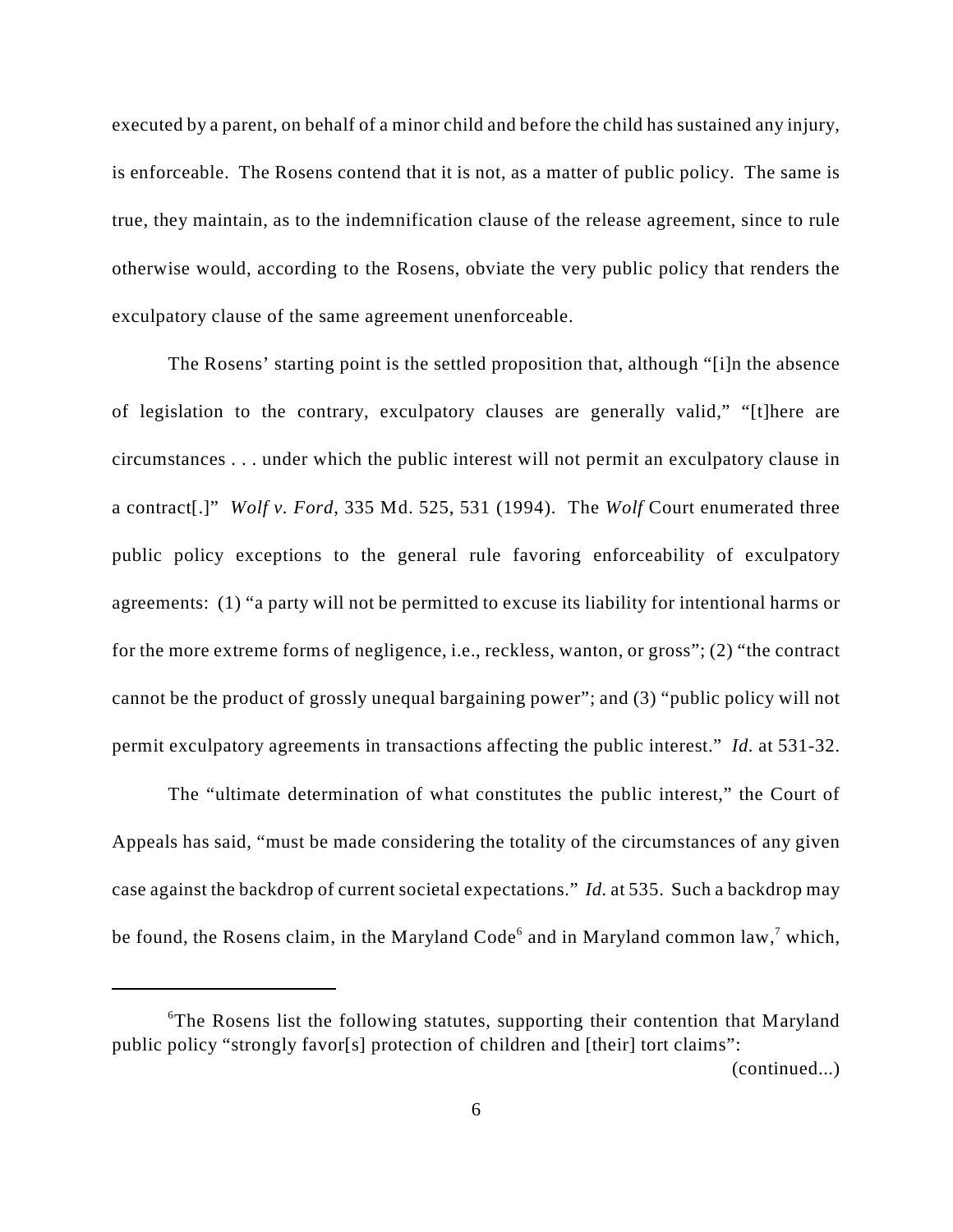$<sup>6</sup>$ (...continued)</sup>

(1) Md. Code (1974, 2006 Repl. Vol.), § 5-201 of the Courts & Judicial Proceedings Article ("CJ"), which tolls the statute of limitations for minors;

(2) Md. Code (1974, 2001 Repl. Vol., 2010 Supp.), §§ 13-401 through 13-407 of the Estates & Trusts Article ("ET"), which provide for court control over a minor's recovery in tort (including power to appoint a guardian of the property and withhold distribution of any such proceeds until minor reaches age eighteen);

(3) Md. Code (1984, 2006 Repl. Vol.), § 8-103(a) of the Family Law Article ("FL"), which provides, "The court may modify any provision of a deed, agreement, or settlement with respect to the care, custody, education, or support of any minor child of the spouses, if the modification would be in the best interests of the child";

(4) CJ § 10-910, which provides, "In an action on behalf of an infant to recover for death, personal injury, or property damage the negligence of the parent or custodian of the infant may not be imputed to the infant."; and

(5) FL  $\S$  5-571(a)(1), which, in the context of State regulation of child care centers, provides as follows: "The General Assembly finds that: (I) a child is not capable of self protection; and (ii) if care of a child is given over to another, mental and physical risks arise that need to be offset by reasonable protective measures."

<sup>7</sup>The Rosens cite the following common law doctrines and holdings that, they maintain, bolster their contention that Maryland public policy strongly favors "protecting children and their rights to financial support and appropriate compensation":

> (1) prohibition against bargaining away the duty to support minor children, *Stambaugh v. Child Support Enforcement Admin.*, 323 Md. 106, 111 (1991); *Geramifar v. Geramifar*, 113 Md. App. 495, 503 (1997); *Lieberman v. Lieberman*, 81 Md. App. 575, 588 (1990); (2) a minor's contracts are voidable, *Schmidt v. Prince George's Hospital*, 366 Md. 535, 553-54 (2001);

> > (continued...)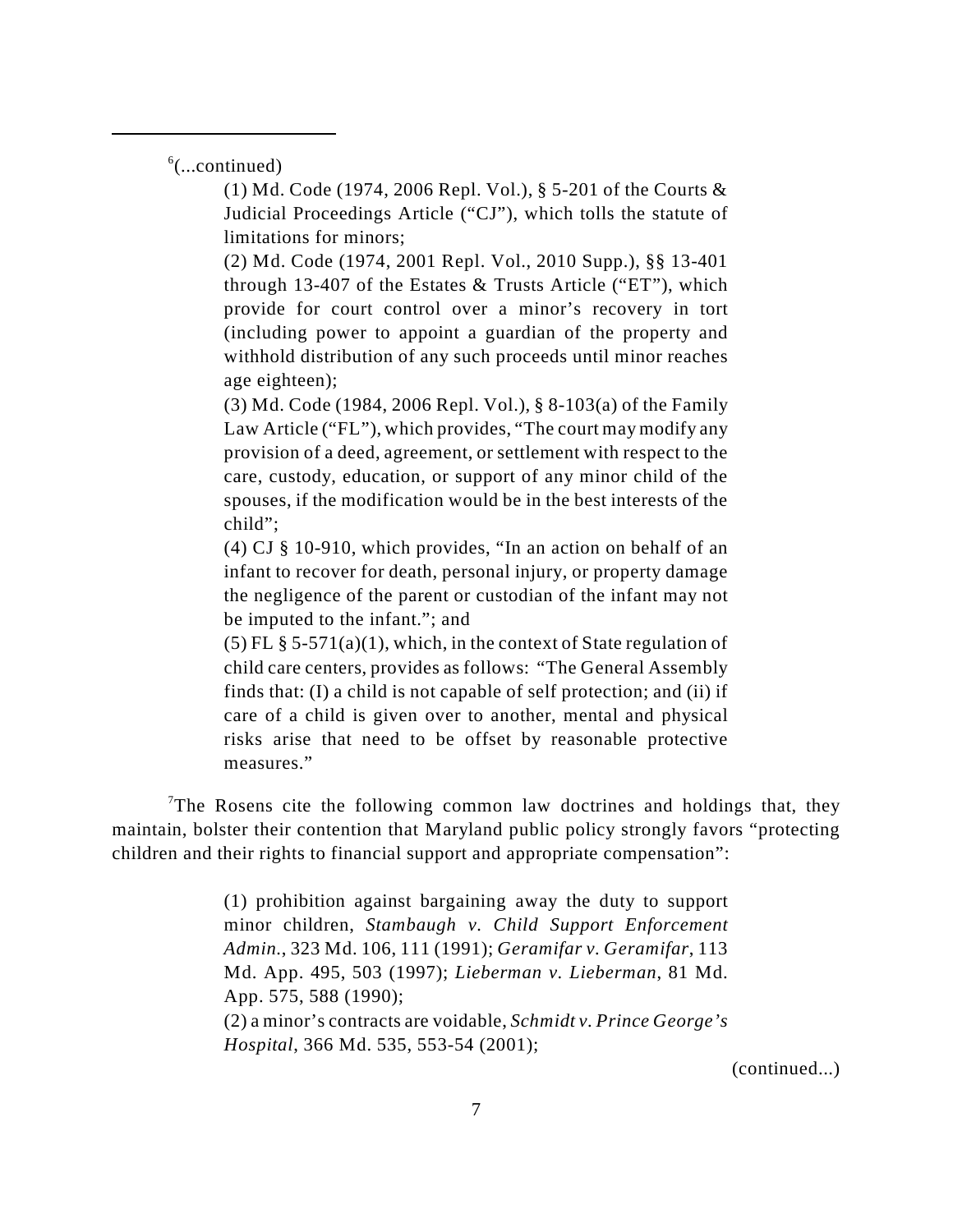they point out, reflect a substantial public interest in protecting children and their rights to seek redress for negligence, when that negligence results in injury to them. We agree and add that the public interest in favor of protecting the claims of children carries additional weight where the tortfeasor is a "commercial enterprise," for the reasons outlined in the discussion that follows.

BJ's release agreement contains, as noted earlier, both an exculpatory and an indemnification clause. An exculpatory clause "absolve[s] [a party] from liability for its future negligence," *Adloo v. H.T. Brown Real Estate, Inc.*, 344 Md. 254, 257 (1996), by "deny[ing] an injured party the right to recover damages from the person negligently causing the injury," *Scott v. Pacific West Mountain Resort*, 119 Wash. 2d 484, 491 (1992), while an indemnification clause "attempts to shift responsibility for the payment of damages to someone other than the negligent party, usually back to the injured party," thereby

 $\frac{7}{2}$ (...continued)

<sup>(3)</sup> imputation of contributory negligence to minors is, generally, narrowly circumscribed, and it may not be imputed at all to children under age five, *Taylor v. Armiger*, 277 Md. 638, 648-50 (1976); (4) parents' ability to waive their child's patient/psychologist privilege is greatly restricted, *McCormack v. Bd. of Educ. of Balt. County*, 158 Md. App. 292, 310-12 (2004); and (5) a parent "cannot consent to the participation of a child or other person under legal disability in nontherapeutic research or studies in which there is any risk of injury or damage to the health of the subject," *Grimes v. Kennedy Krieger Inst., Inc.*, 366 Md. 29, 113 (2001).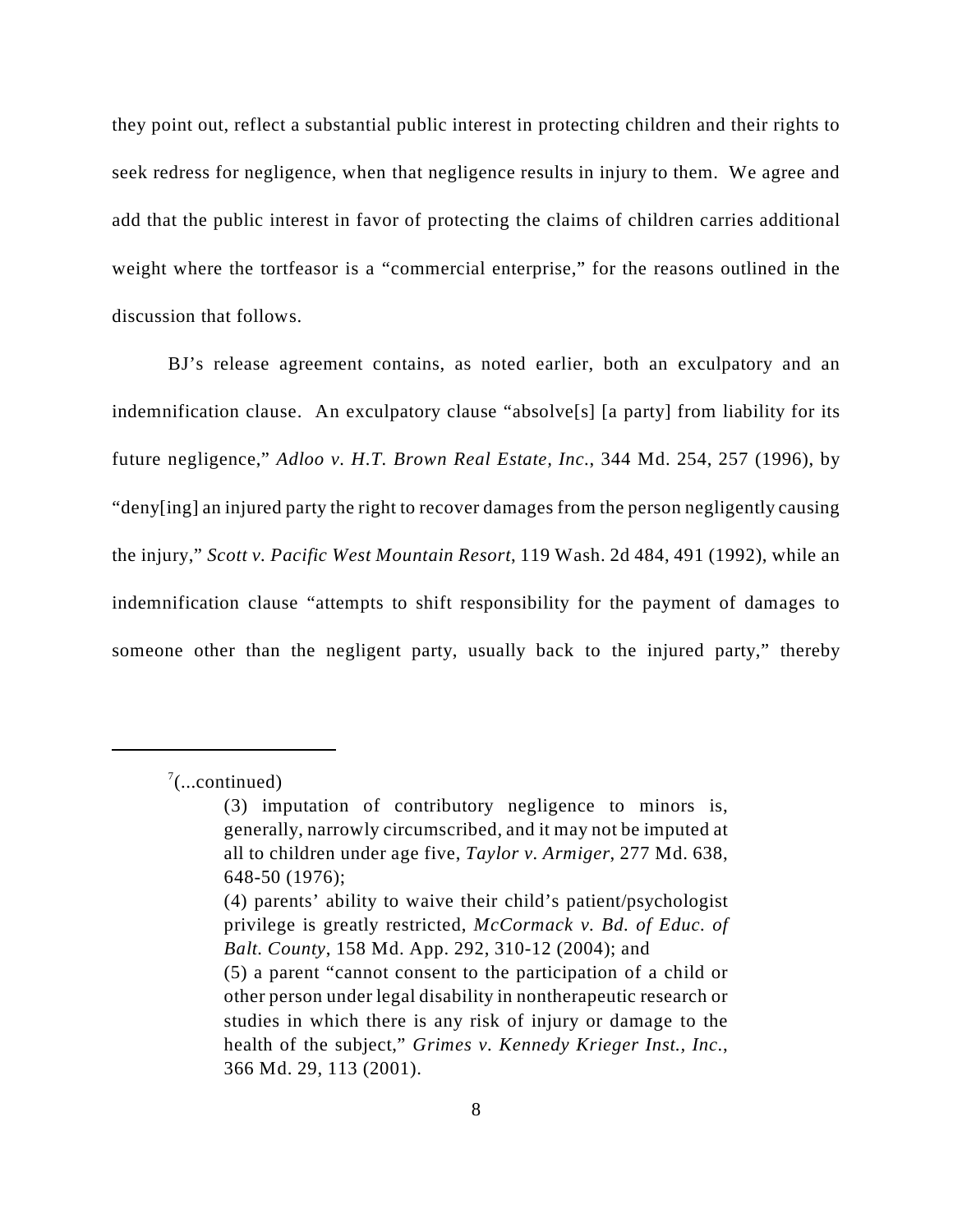"producing the same result as an exculpatory clause." *Id.* We begin with the exculpatory clause.

### **I.**

The central issue in this case is whether a parent may waive any and all future tort claims his or her child may have against a "commercial enterprise." As to this question, Maryland case law provides little guidance. Neither this Court nor the Court of Appeals has addressed whether a release signed by a parent waiving any and all future claims that his or her child may have against such an entity is enforceable.

That, of course, is not the case where an adult signs an agreement, releasing others from any future claims he or she may have against them. *Wolf v. Ford*, *supra*, 335 Md. 525 (clause in contract signed by eighteen-year-old, which waived any future claims against securities investment firm for trading losses resulting from the firm's negligence, held valid and enforceable); *Seigneur v. Nat'l Fitness Inst., Inc.*, 132 Md. App. 271 (2000) (pre-injury release signed by adult injured in health and fitness club held valid and enforceable); *Boucher v. Riner*, 68 Md. App. 539 (1986) (pre-injury release signed by Naval Academy midshipman injured while skydiving held valid and enforceable); *Winterstein v. Wilcom*, 16 Md. App. 130 (1972) (pre-injury release signed by adult injured while drag racing on private property held valid and enforceable).

In our quest to find case law that does address this issue, we turn to the appellate courts of other states. When we do, we find that a substantial majority of the state courts that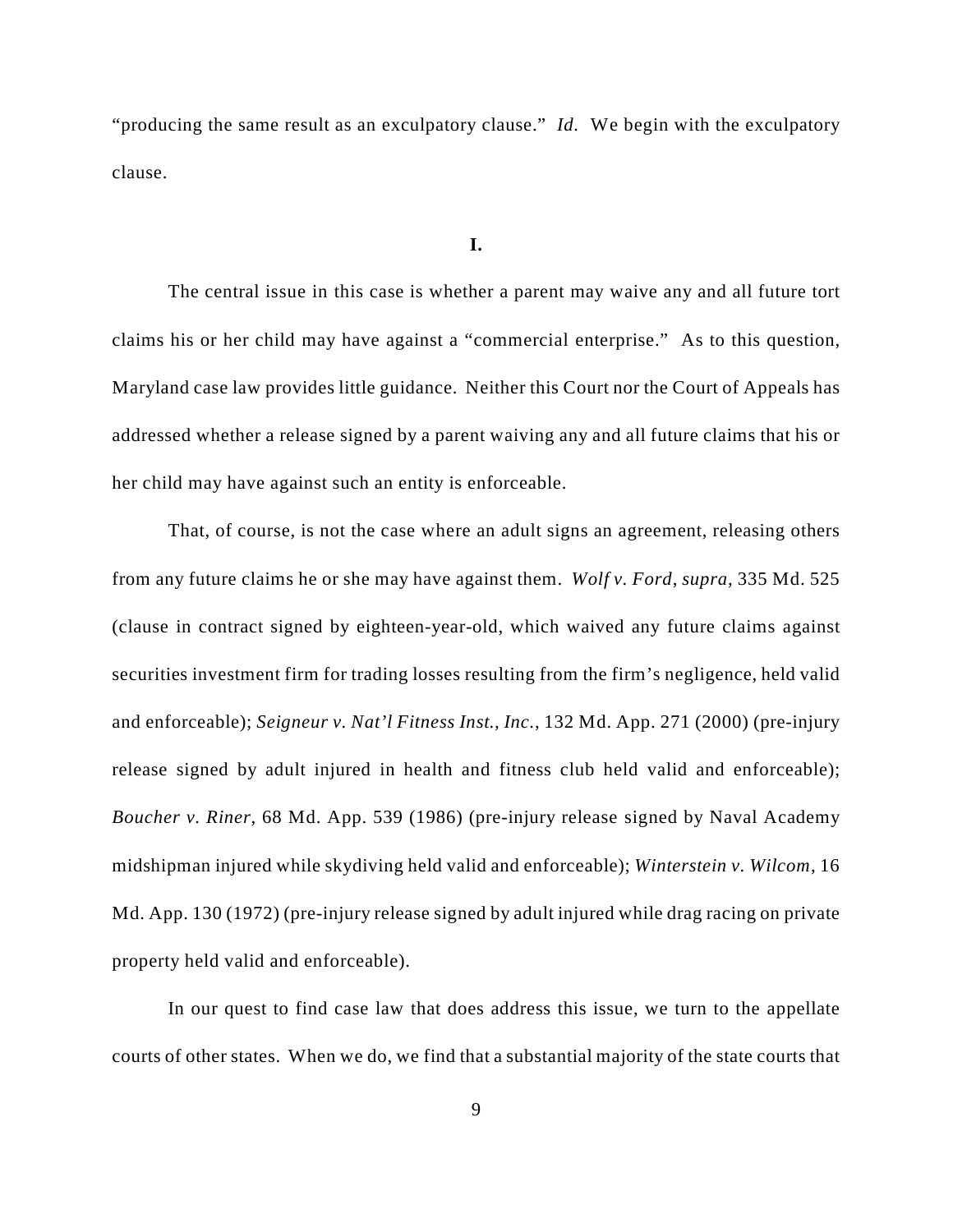have squarely considered whether a release agreement may bar future negligence claims of a child have held that such agreements are invalid and unenforceable on public policy grounds (the "majority view"). *Galloway v. State*, 790 N.W.2d 252 (Iowa 2010) (holding that parentally executed release, in favor of the state of Iowa, waiving minor child's personal injury claims as a condition of child's participation in educational field trip, violates public policy and is unenforceable); *Kirton v. Fields*, 997 So. 2d 349, 350 (Fla. 2008) (holding that parent lacks authority to execute, on behalf of minor child, pre-injury release in favor of owners and operators of commercial motor sports park, "when the release involves participation in a commercial activity"); *Hojnowski v. Vans Skate Park*, 187 N.J. 323, 338 (2006) (holding that "parent's execution of a pre-injury release," in favor of operator of commercial skate park, "of a minor's future tort claims arising out of the use of a commercial recreational facility is unenforceable"); *Cooper v. Aspen Skiing Co.*, 48 P.3d 1229, 1231 (Colo. 2002) (holding that pre-injury release and indemnification agreement, signed by both a mother and her seventeen-year-old son, in favor of for-profit skiing club and related entities, "violate[d] Colorado's public policy to protect minors"), *superseded by statute*, Colo. Rev. Stat. § 13-22-107(3) ; *Hawkins v. Peart*, 37 P.3d 1062 (Utah 2001) (holding that <sup>8</sup> parentally executed release, on behalf of minor child, in favor of provider of for-profit trail

 ${}^{8}$ In 2003, the Colorado General Assembly enacted Colo. Rev. Stat. § 13-22-107, abrogating the holding of *Cooper v. Aspen Skiing Company*, 48 P.3d 1229 (Colo. 2002). That statute provides that a "parent of a child may, on behalf of the child, release or waive the child's prospective claim for negligence." *Id.* § (3).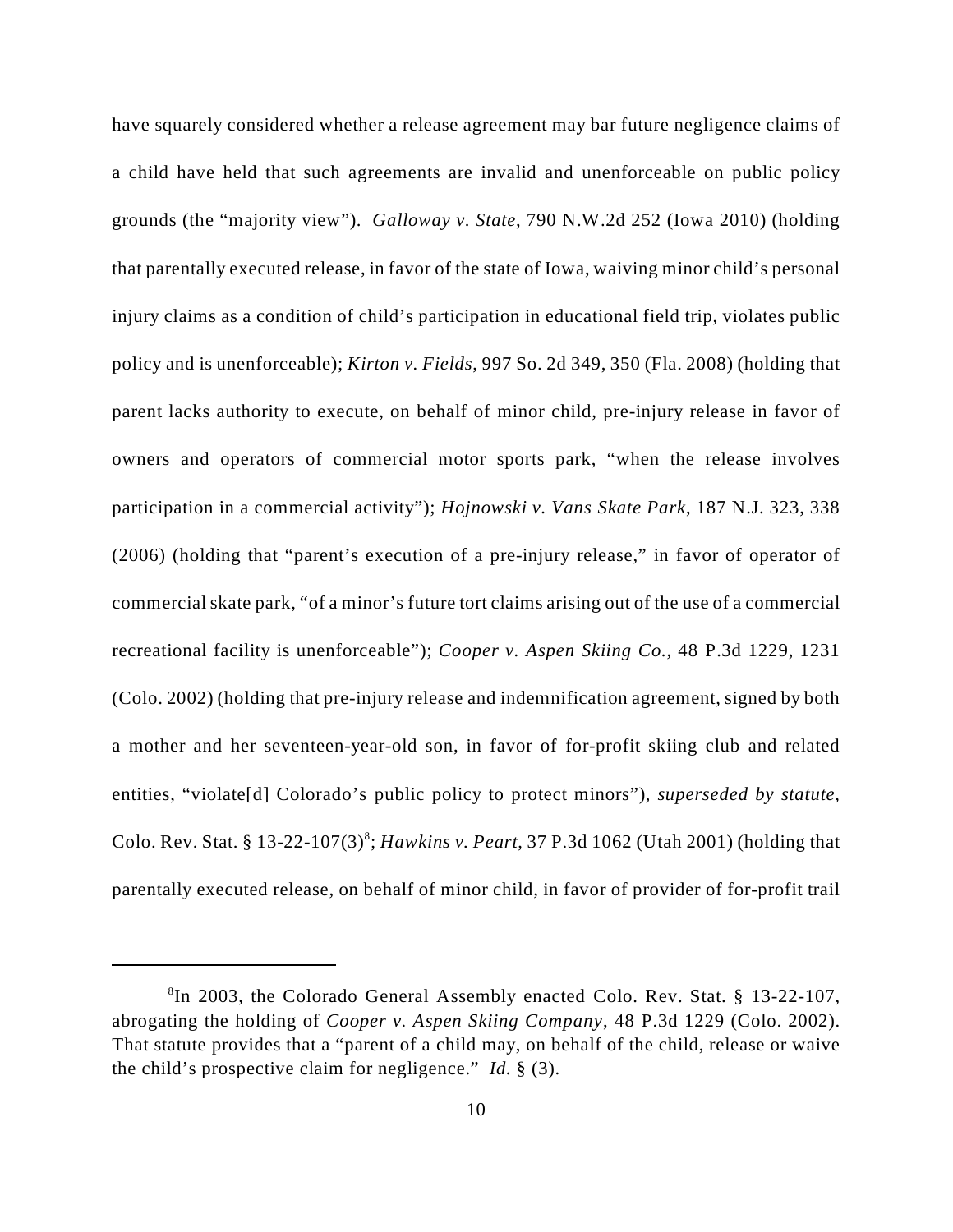guide service, containing both waiver of liability and indemnification provision, violates public policy and is unenforceable); *Scott v. Pacific West Mountain Resort*, *supra*, 119 Wash. 2d 484, 492 (holding that "parent does not have legal authority to waive," in favor of commercial ski school, "a child's own future cause of action for personal injuries resulting from a third party's negligence"); *Meyer v. Naperville Manner, Inc.*, 262 Ill. App. 3d 141, 146-47 (1994) (holding that, in the absence of statutory or judicial authorization, parent cannot waive, compromise, or release minor child's cause of action, in favor of commercial horse riding stable, "merely because of the parental relationship," although parent could waive his own cause of action arising from his child's injury); *Munoz v. II Jaz, Inc.*, 863 S.W.2d 207, 209-10 (Tex. App. 1993) (holding that statute which "grants to the parents of a minor child the power to make decisions of substantial legal significance concerning the child" does not give parents power to waive, in favor of operator of amusement park, child's cause of action for personal injuries because such an interpretation "would be against the public policy to protect minor children"). *See also Woodman v. Kera LLC*, 486 Mich. 228 (2010) (holding that pre-injury waiver of liability, signed by parent on behalf of his or her minor child, in favor of operator of commercial children's play facility, is unenforceable under "longstanding" Michigan common law); *Doyle v. Bowdoin College*, 403 A.2d 1206, 1208 n.3 (Me. 1979) (observing that parent or guardian cannot release "child's, or ward's, cause of action" in favor of private college and directors of summer hockey clinic held at that college); *Childress v. Madison County*, 777 S.W.2d 1 (Tenn. Ct. App. 1989) (holding that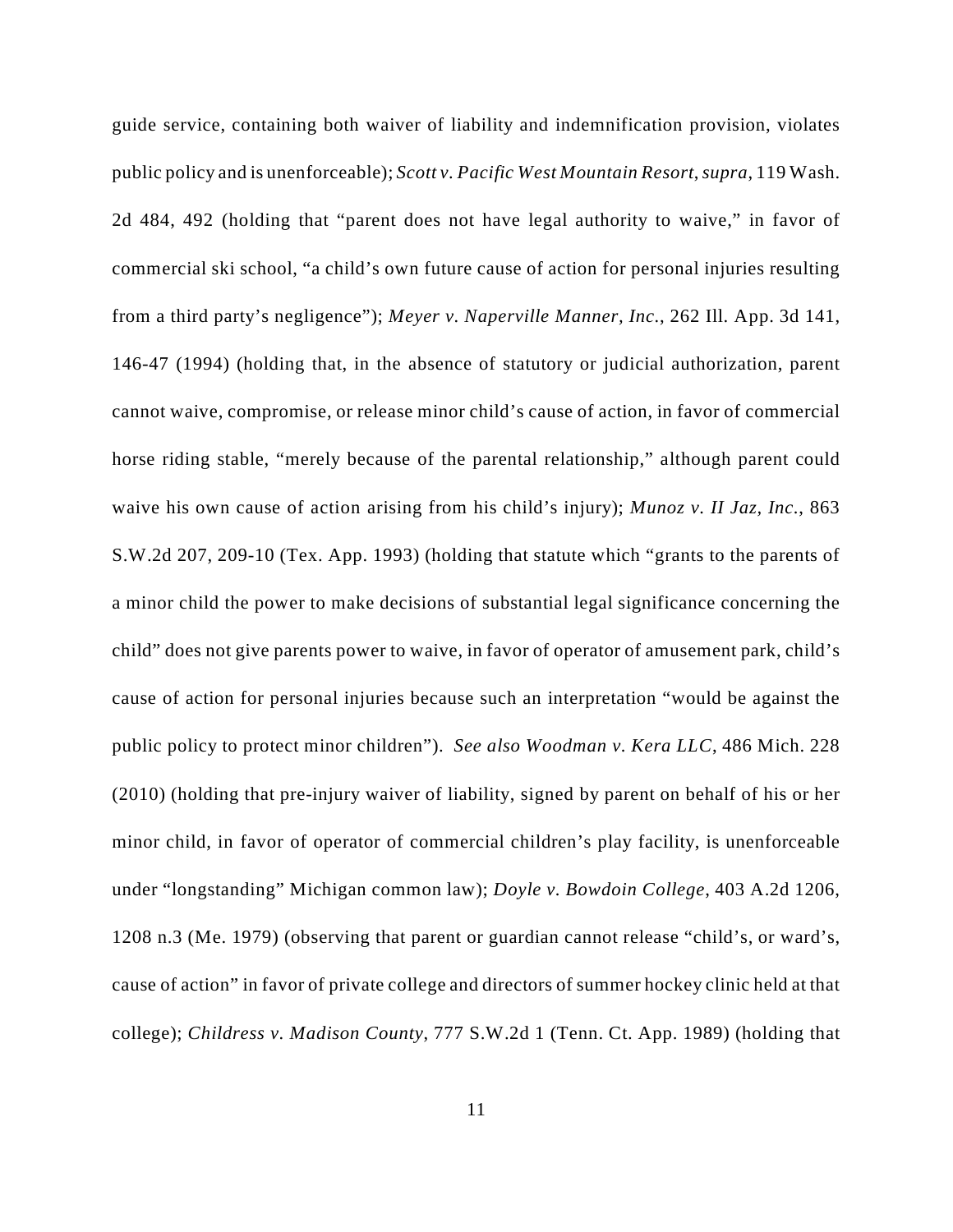mother had no authority to release, exculpate or indemnify local government and board of education against liability, on behalf of her twenty-year-old severely retarded son).

 Although some state courts, a minority to be sure, have upheld the enforceability of agreements executed by a parent on behalf of a minor child, releasing a potential tortfeasor from future claims of the child (the "minority view"), they have generally done so not where a "commercial enterprise" was the subject of the release, but where the release was of a claim against either a government agency or non-profit organization, or its agents.<sup>9</sup> Sharon v. City *of Newton*, 437 Mass. 99 (2002) (holding that release and indemnification agreement in favor of a municipality, signed by both a father and his sixteen-year-old daughter, as a condition of permitting her to participate in extra-curricular sports, was enforceable); *Zivich v. Mentor Soccer Club, Inc.*, 82 Ohio St. 3d 367, 374 (1998) (holding that "parents have the authority to bind their minor children to exculpatory agreements in favor of volunteers and sponsors of nonprofit sport activities where the cause of action sounds in negligence" and that such agreements "may not be disaffirmed by the child on whose behalf they were executed"); *Hohe v. San Diego Unified School District*, 224 Cal. App. 3d 1559, 1563 (1990) (holding that releases in favor of a local school district and a parent, teacher, and student association, signed by a father and his fifteen-year-old daughter, as a condition of permitting her to

<sup>&</sup>lt;sup>9</sup>The one minority-view decision, cited by appellee, where a commercial defendant successfully invoked a parentally executed, pre-injury release, did not address either the parents' authority to bind their minor son to the release or whether there was a meaningful distinction between commercial and non-commercial defendants, and thus, we do not find that decision helpful. *Brooks v. Timberline Tours, Inc.*, 941 F. Supp. 959 (D. Colo. 1996) (applying Colorado law).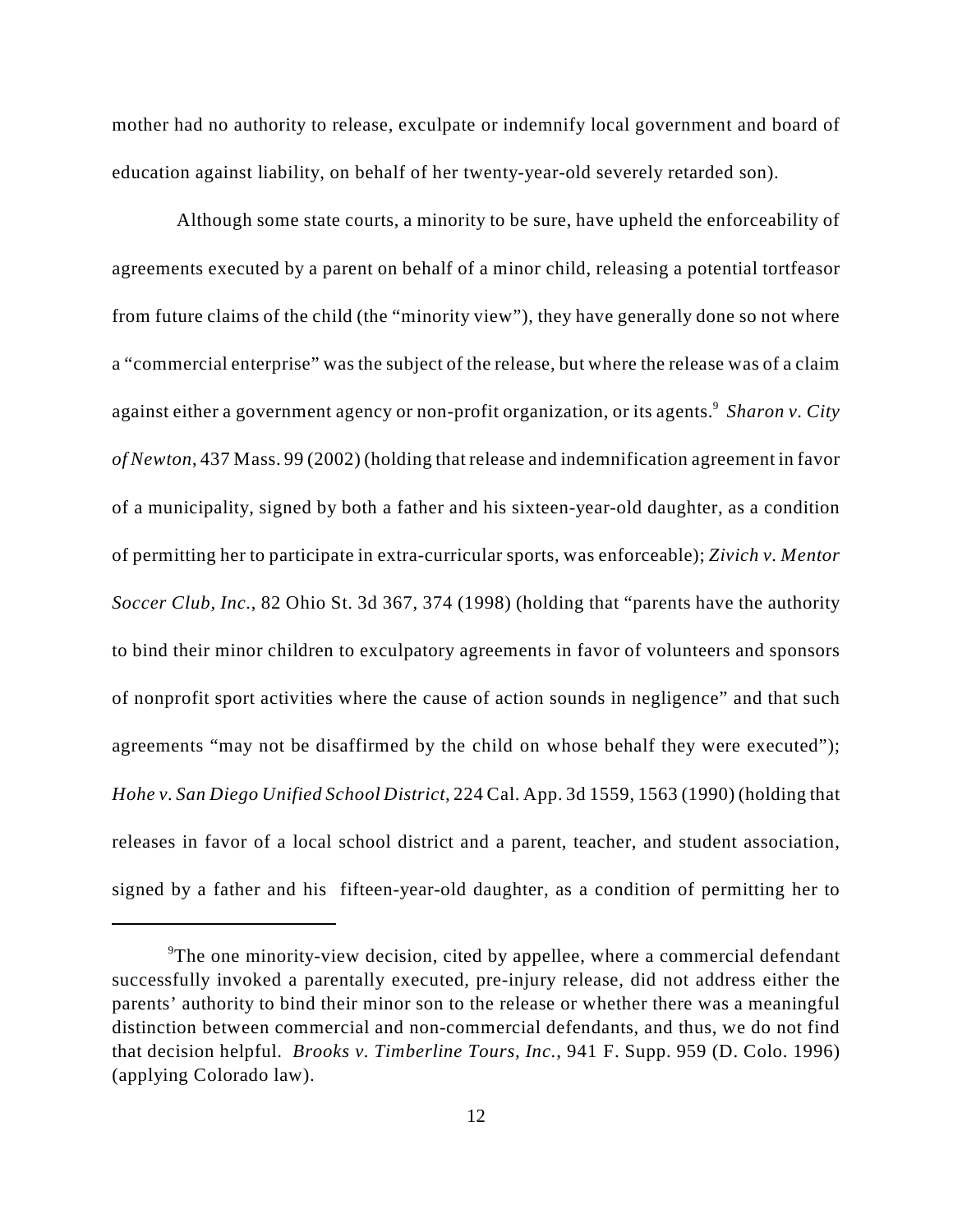participate in a hypnotism show sponsored by the association, were not "contrary to public policy"). $10$ 

### **A.**

Preliminarily, we observe that, while in most of the majority-view decisions noted above, the defendants were commercial entities, there are at least two decisions that have invalidated, on public policy grounds, pre-injury releases, executed by a parent, on behalf of minor children or other legally incompetent persons, where the defendants were governmental agencies: *Galloway v. State*, 790 N.W.2d 252 (release executed by mother, on behalf of minor child, in favor of State of Iowa); *Childress v. Madison County*, 777 S.W.2d 1 (release executed by mother, on behalf of severely retarded adult child, in favor of county and local school board). $^{11}$ 

The question of whether a different rule should apply to government agencies, non-profit organizations, and their agents, on the one hand, and commercial enterprises, on

 $10$ Although the Court of Appeal of California held that a parentally executed release could bar a minor child from recovery for another's negligence, the appellate court construed the releases in that case as ambiguous and reversed a trial court's grant of summary judgment in favor of the defendants. *Hohe v. San Diego Unified School District*, 224 Cal. App. 3d 1559, 1565-68 (1990).

 $11$ In *Doyle v. Bowdoin College*, 403 A.2d 1206 (Me. 1979), one of the defendants was Bowdoin College, a private educational institution. In that case, however, the Supreme Judicial Court of Maine interpreted the putative releases as being ambiguous and, hence, unenforceable, *id.* at 1208, and the Maine court stated that it had "no occasion to reach the further issue whether contractual provisions which relieve a party from liability for that party's own negligence would be unenforceable and void as contravening public policy." *Id.* at 1207 n.2.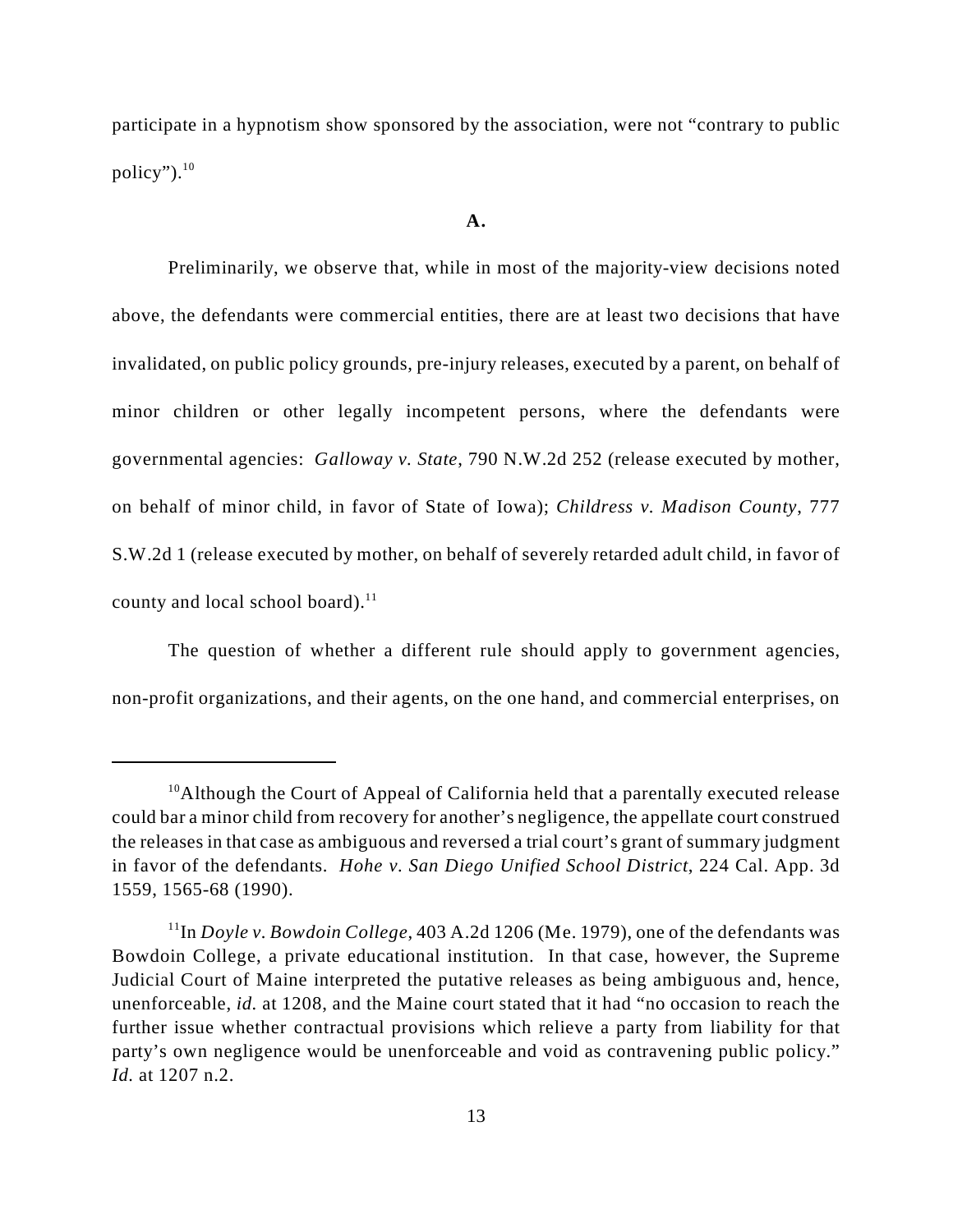the other, must await a case involving such an entity, or action by the General Assembly.<sup>12</sup> For our purposes, it is enough to recognize that, in the instant case, BJ's Wholesale is unquestionably a commercial enterprise, and, thus, we need not and do not address whether we would apply the same rule, invalidating a parentally executed pre-injury release on behalf of a minor child, that waives any future claims that child may have, against a governmental entity (or, generally, a non-profit organization), as we apply here to a commercial enterprise.

### **B.**

The extraterritorial, majority-view decisions<sup>13</sup> that have invalidated, on public policy grounds, pre-injury agreements, executed by a parent on behalf of a minor child, purporting to release a "commercial enterprise," share a number of common features. In each case, a parent had executed, on his or her minor child's behalf, a release agreement (with or without an indemnification clause) in favor of a private commercial enterprise,  $14$  usually as a pre-condition for allowing the child's access to and participation in some recreational activity. While participating in that activity, the child sustained injuries, and suit was thereafter brought on the child's behalf. In each case, the defendant entity attempted to

 $12$ For a thoughtful discussion of the problems of line-drawing in this area, see the dissenting opinion of Justice Wells in *Kirton v. Fields*, 997 So. 2d 349, 363 (Fla. 2008).

<sup>&</sup>lt;sup>13</sup> Kirton v. Fields, 997 So. 2d 349 (Fla. 2008); *Hojnowski v. Vans Skate Park*, 187 N.J. 323 (2006); *Cooper v. Aspen Skiing Co.*, 48 P.3d 1229 (Colo. 2002); *Hawkins v. Peart*, 37 P.3d 1062 (Utah 2001); *Scott v. Pacific West Mountain Resort*, 119 Wash. 2d 484 (1992).

*Kirton*, 997 So. 2d at 356; *Hojnowski*, 187 N.J. at 328-30; *Cooper v. United States* <sup>14</sup> *Ski Ass'n*, 32 P.3d 502, 507 (Colo. App. 2000), *rev'd sub nom Cooper v. Aspen Skiing Co.*, 48 P.3d 1229 (Colo. 2002); *Hawkins*, 37 P.3d at 1063; *Scott*, 119 Wash. 2d at 487-88.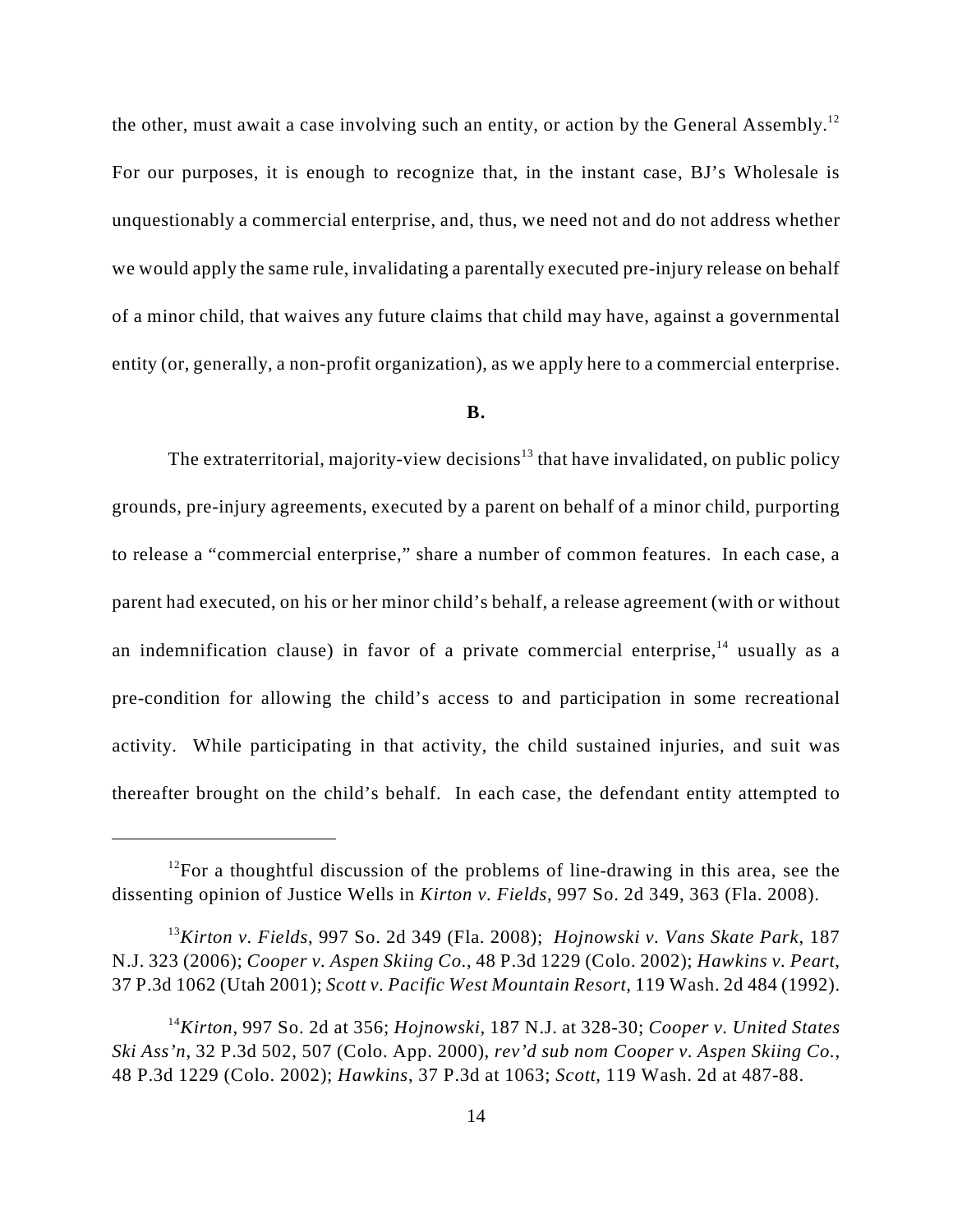shield itself from liability by invoking the release agreement, and the trial court granted summary judgment or, as in one case,  $15$  a motion to dismiss. Thus, all of these cases present the same legal issue and were in essentially the same procedural posture. Consequently, in lieu of a repetitious recitation of the facts, procedural posture, and holding of each of these cases, seriatim, an exercise which would serve to obscure, rather than clarify, we shall, instead, distill the holdings of all of these decisions and the reasoning underlying them.

There are several common threads running through the majority-view decisions, though, admittedly, not all of these threads appear in every one of those decisions. First, the majority-view decisions have generally taken, as a starting point – which, as we shall later explain, we, in Maryland, cannot – statutes or rules which prohibit a parent from releasing, without court approval, a child's cause of action after an injury has occurred and extended those statutes or rules to the prospective, pre-injury setting. *See*, *e.g.*, *Hojnowski*, 187 N.J. at 333-34 (reasoning that, under New Jersey law, "after a minor has suffered a tortious injury, a minor's parent or guardian may not dispose of a minor's existing cause of action without statutory or judicial approval," regardless of whether suit has been filed on the minor's behalf and that, furthermore, "children deserve as much protection from the improvident compromise of their rights before an injury occurs" as afterwards) (citations and quotations omitted); *Cooper*, 48 P.3d at 1233 (observing that the legislature "has demonstrated an on-going commitment to afford minors significant safeguards from harm by passing

<sup>&</sup>lt;sup>15</sup>Hojnowski, 187 N.J. at 327.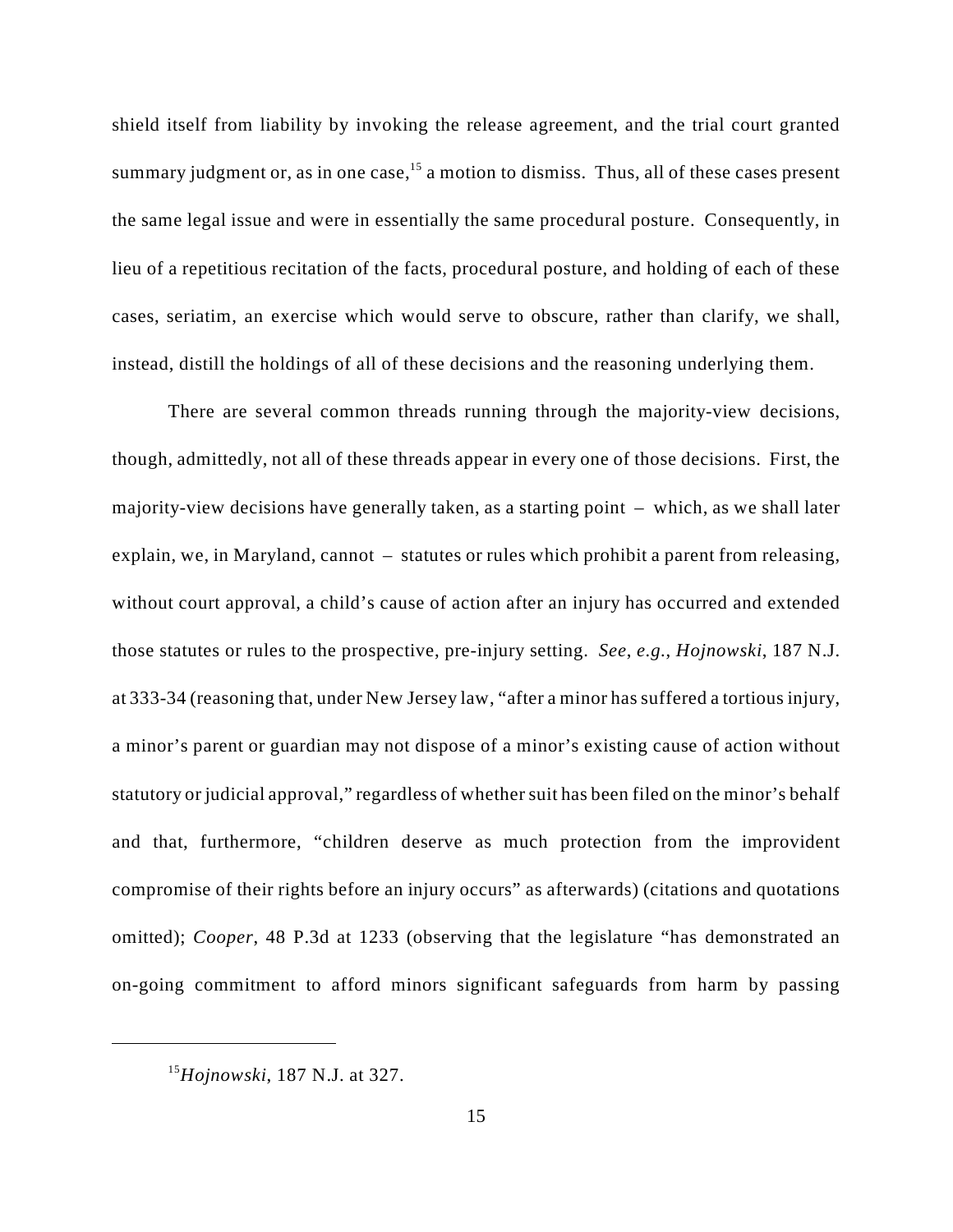numerous statutes designed to protect minor children," the "[m]ost significant" of which "are the protections accorded minors in Colorado in the post-injury claim context"); *Hawkins*, 37 P.3d at 1066 (observing that there is no source of law "granting parents in Utah a general unilateral right to compromise or release a child's existing causes of action without court approval or appointment to that effect" and that, as there is "little reason to base the validity of a parent's contractual release of a minor's claim on the timing of an injury," it concluded "that a parent does not have the authority to release a child's claims *before* an injury") (emphasis in original); *Scott*, 119 Wash. 2d at 492-94 (same). *But see Kirton*, 997 So. 2d at 354 ("The absence of a statute governing parental pre-injury releases demonstrates that the Legislature has not precluded the enforcement of such releases on behalf of a minor child.").

Second, in declining to enforce such agreements where minors are involved, a number of the majority-view courts have recognized, as the Supreme Court of Utah observed, that an "exculpatory clause that relieves a party from future liability may remove an important incentive to act with reasonable care," that such clauses are "routinely imposed in a unilateral manner without any genuine bargaining or opportunity to pay a fee for insurance," unlike post-injury releases of liability, which "involve actual negotiations concerning ascertained rights and liabilities," and that, "if anything, the policies relating to restrictions on a parent's right to compromise an existing claim apply with even greater force in the preinjury, exculpatory clause scenario." *Hawkins*, 37 P.3d at 1066. The Supreme Court of New Jersey further observed, moreover, that "at the time a parent decides to release the potential tort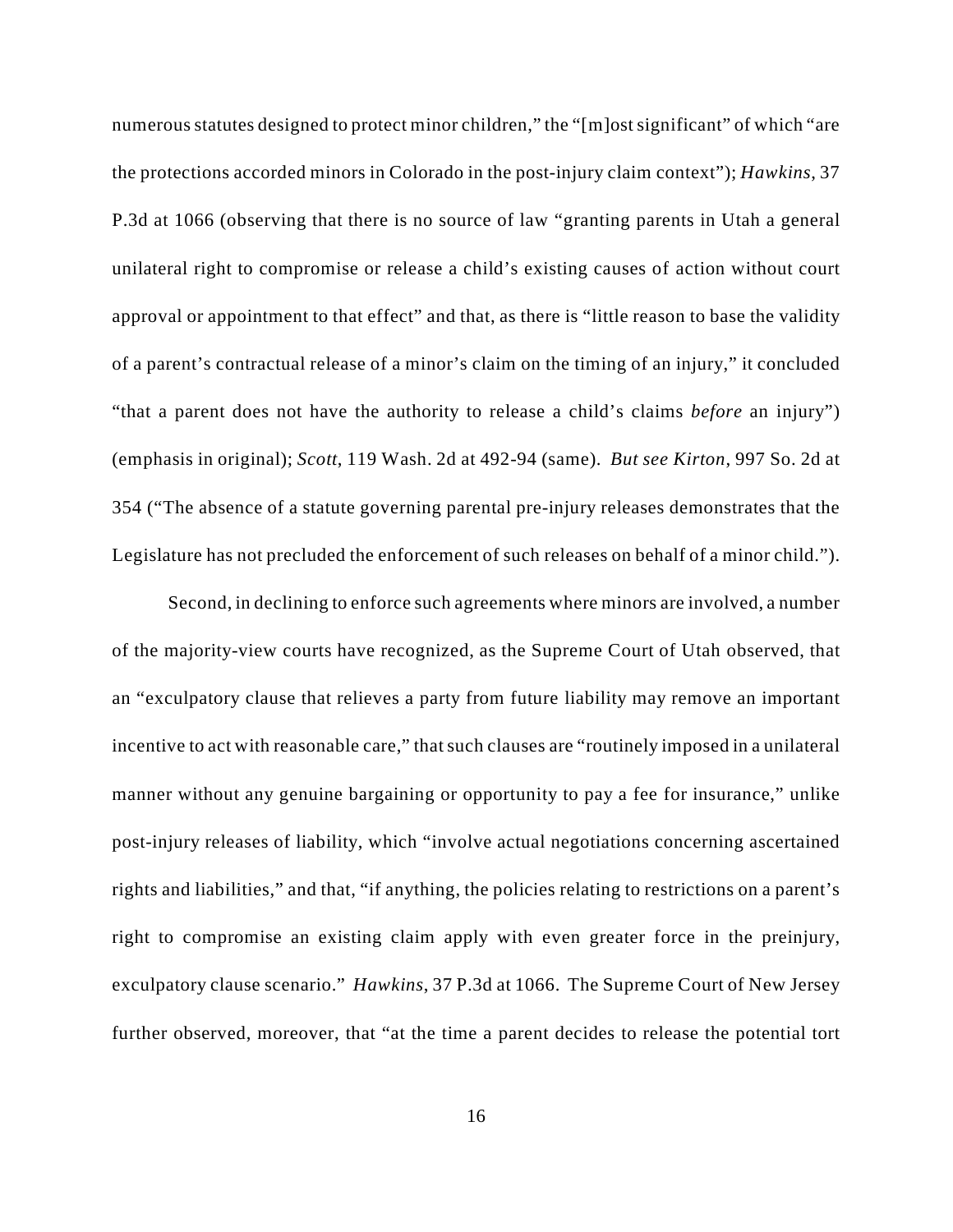claims of his or her child, the parent may not fully understand the consequences of that action and may not have even read the waiver before signing." *Hojnowski*, 187 N.J. at 333 (citing *Hawkins*, 37 P.3d at 1066).

Third, expounding on the misalignment of incentives that may occur when exculpatory agreements are permitted, a number of majority-view courts have further noted that the owners and operators of commercial businesses are in a better position than minor children to eliminate hazards on their property and to insure themselves against any risks which cannot be eliminated, as the Supreme Court of Florida did in *Kirton v. Fields*, 997 So. 2d at 358. There, the Florida court observed that if "pre-injury releases were permitted for commercial establishments, the incentive to take reasonable precautions to protect the safety of minor children would be removed," that a commercial business "can take precautions to ensure the child's safety and insure itself when a minor child is injured while participating in the activity," but that "a minor child cannot insure himself or herself against the risks involved in participating in that activity." *Accord Hojnowski*, 187 N.J. at 335-36.

Fourth, several of the majority-view decisions have invoked the state's duty to act as *parens patriae*, because, in the words of the New Jersey Supreme Court, although parents "undoubtedly have a fundamental liberty interest" in rearing their children, "the question whether a parent may release a minor's future tort claims implicates wider public policy concerns and the *parens patriae* duty to protect the best interests of children." *Hojnowski*, 187 N.J. at 339. *See also Kirton*, 997 So. 2d at 353 (observing that a parent's right to raise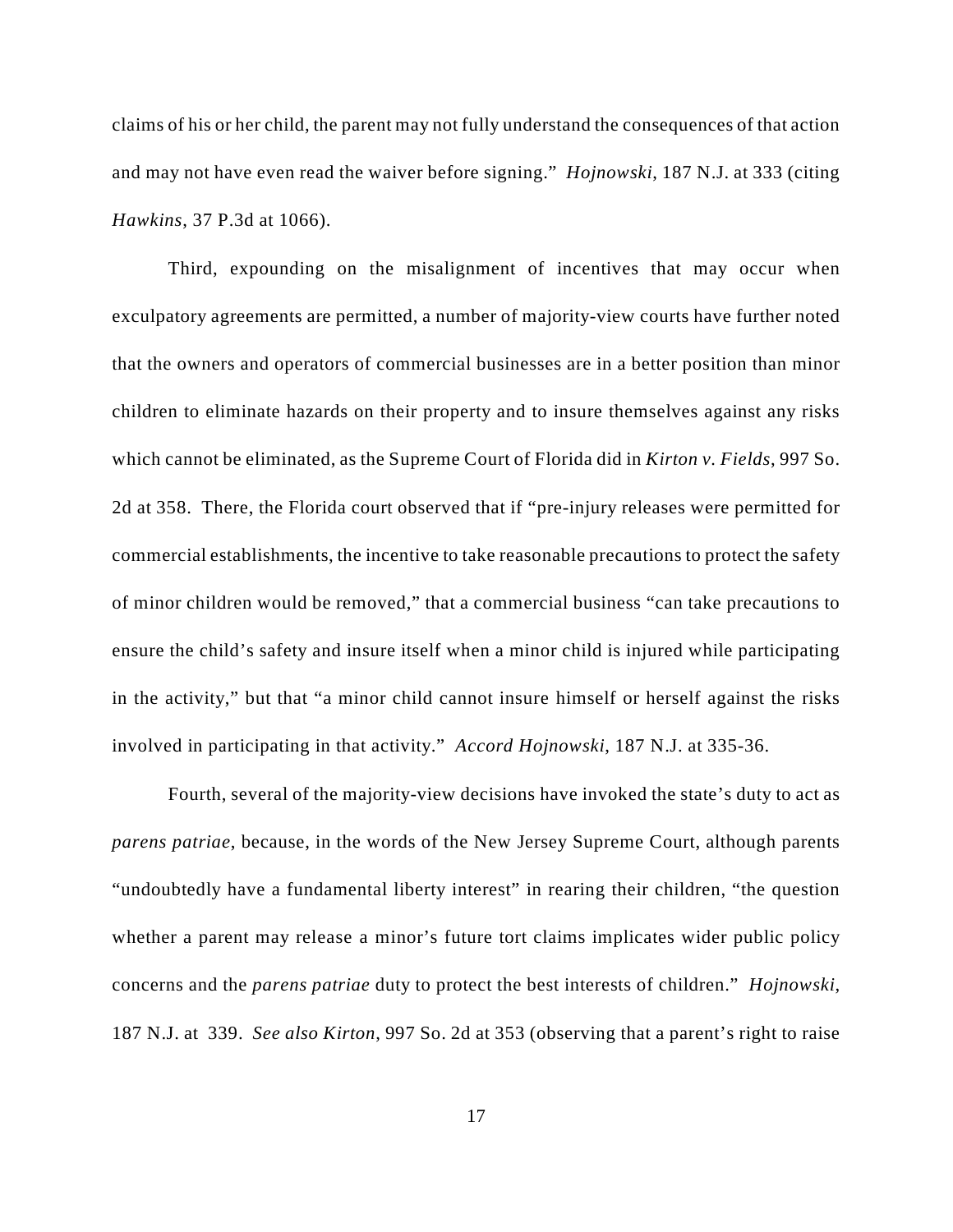a child is "not absolute and the state as *parens patriae* may, in certain situations, usurp parental control"); *Cooper*, 48 P.3d at 1235 n.11 (observing that a parental release on behalf of a minor child is "not of the same character and quality as those rights recognized as implicating . . . parents' fundamental liberty interest in the 'care, custody, and control' of their children" and that, even if such a release "implicates a parent's fundamental right to the care, custody, and control of his child, this right is not absolute") (quoting *Troxel v. Granville*, 530 U.S. 57, 65 (2000) (O'Connor, J., plurality opinion)).

**C.**

We turn now to the instant case. In so doing, we do not begin, as many of the majority-view decisions do, with a statute or rule that requires court approval before a parent may release a minor child's tort claim, after an injury has already occurred. That is because Maryland Code (1974, 2006 Repl. Vol.), section 6-405 of the Courts & Judicial Proceedings Article ("CJ"), provides, in its pertinent portion:

> (a) In general. -- Any action, including one in the name of the State, brought by a next friend for the benefit of a minor may be settled by the next friend.

Furthermore, Maryland Rule 2-202(c) provides:

**Settlement of suits on behalf of minors.** A next friend who files an action for the benefit of a minor may settle the claim in accordance with this subsection. If the next friend is not a parent or person *in loco parentis* of the child, the settlement is not effective unless approved by each living parent or person *in loco parentis*. If (1) both parents are dead and there is no person *in loco parentis* of the child or (2) one of the parents does not approve the settlement, the settlement is not effective unless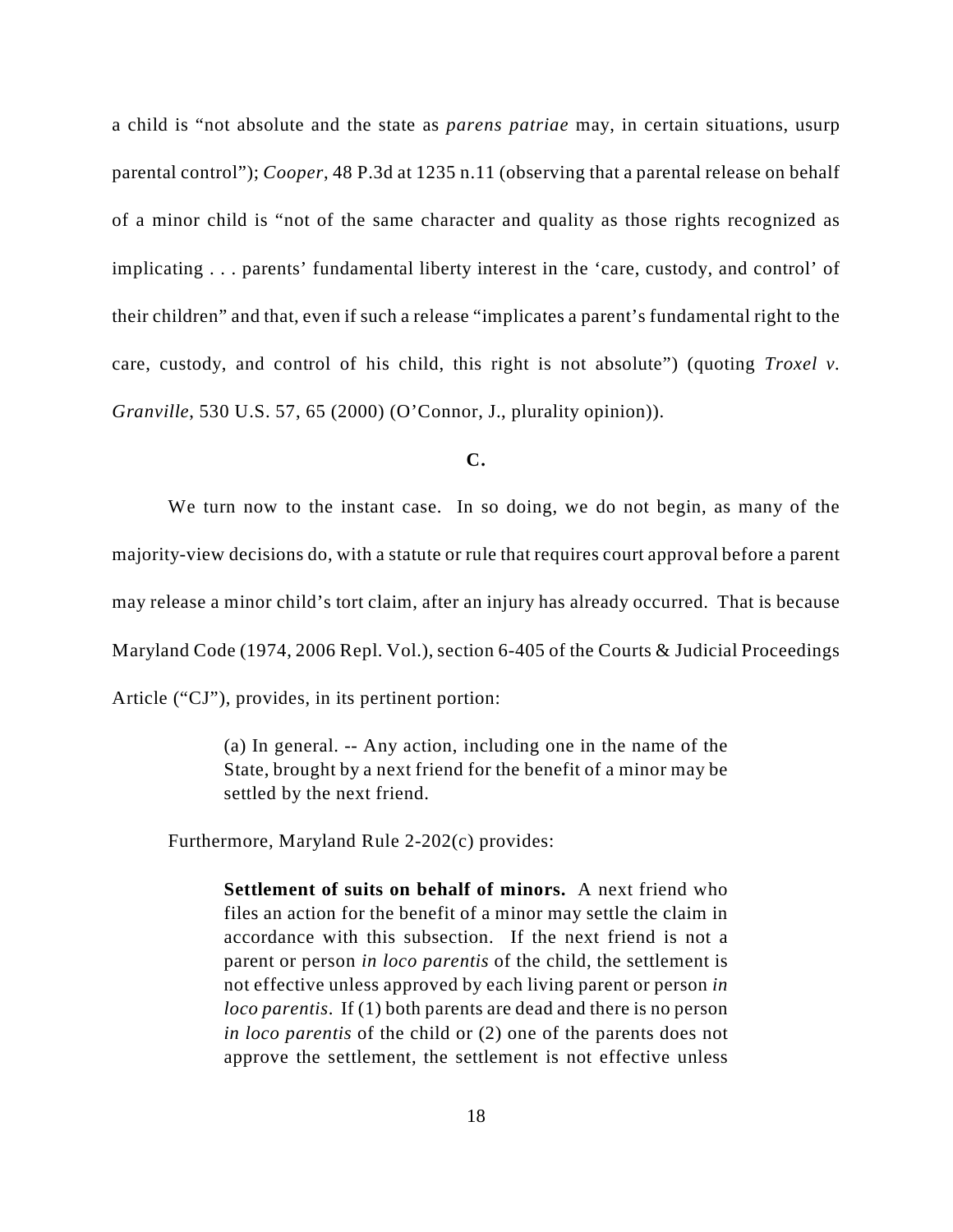approved by the court in which the suit is pending. Approval may be granted only on verified application by the next friend, stating the facts of the case and why the settlement is in the best interest of the child.

Consequently, we do not apply the rationale of three of the majority-view decisions – *Scott v. Pacific West Mountain Resort*, *supra*, 119 Wash. 2d 484; *Cooper v. Aspen Skiing Co.*, *supra*, 48 P.3d 1229; and *Hawkins v. Peart*, *supra*, 37 P.3d at 1063 – since the fulcrum of those decisions was a statute or rule which, contrary to CJ section 6-405 and Rule 2-202, restricts a parent's authority to settle a minor's post-injury claim. *See Scott*, 119 Wash. 2d at 494 & nn.17-18; *Cooper*, 48 P.3d at 1233 & nn.9-10; *Hawkins*, 37 P.3d at 1066.<sup>16</sup>

Nonetheless, as the Court of Appeals has observed, "The State of Maryland has a *parens patriae* interest in caring for those, such as minors, who cannot care for themselves and the child's welfare is a consideration that is of transcendent importance when the child might . . . be in jeopardy." *In re Najasha B.*, 409 Md. 20, 33 (2009) (quotation omitted). Although this quote is drawn from a child-access case, the important public policy it proclaims is broad and certainly applies here, where adults may be jeopardizing the future welfare of their children by signing releases like the one at issue. It is this *parens patriae* interest which tilts the scales in favor of invalidating a parent's agreement to release his or her child's future tort claims against a "commercial enterprise," even though such an

<sup>&</sup>lt;sup>16</sup>Hojnowski also relies, in part, upon this rationale, 187 N.J. at 333-34, but that decision also articulates other grounds, upon which we rely and as we explain *infra*.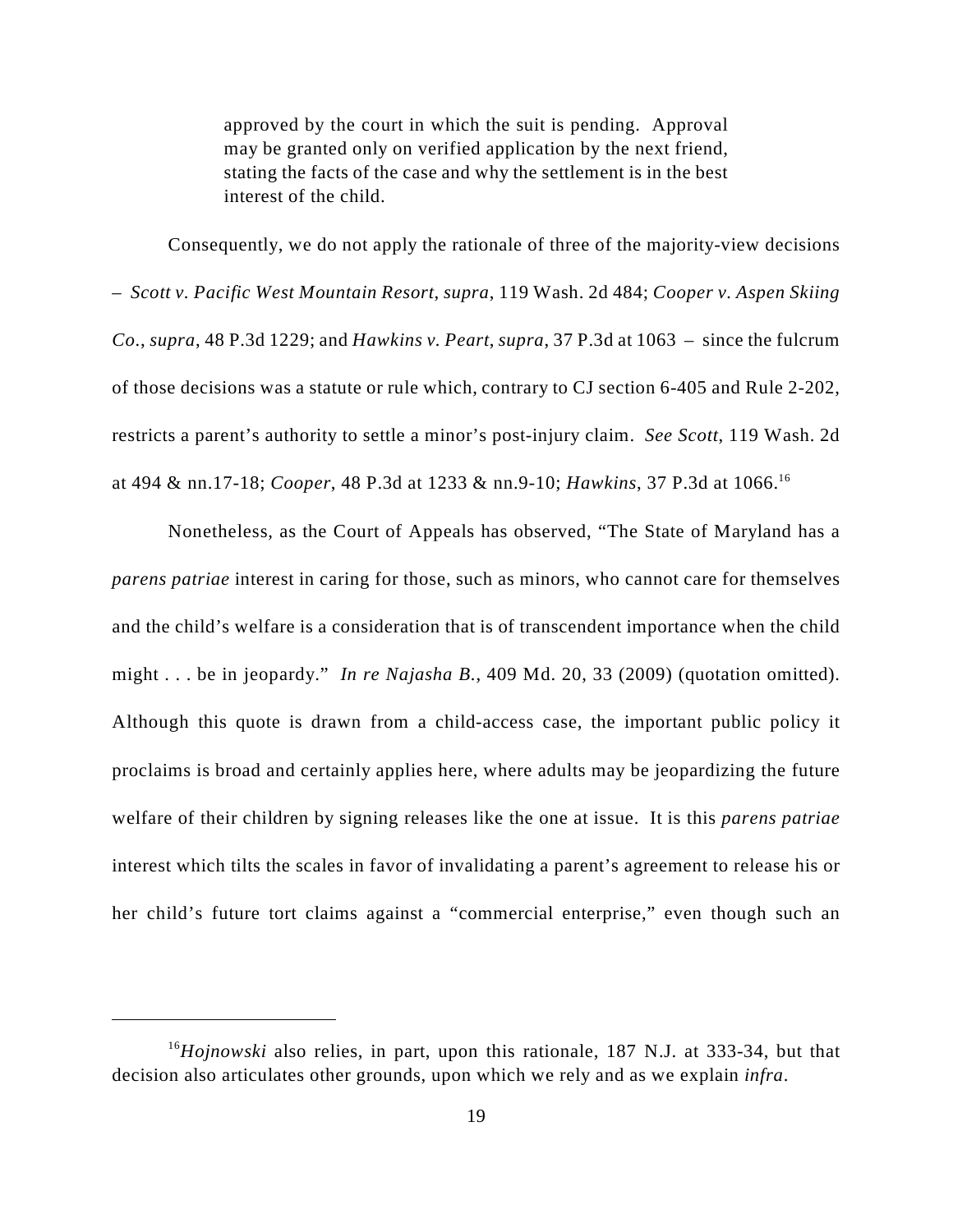agreement, if executed by the parent on his or her own behalf, may be enforceable. *Wolf v. Ford*, *supra*, 335 Md. at 531.

Although we are not unmindful of the strong presumption in favor of freedom of contract and the presumption, no less strong, that a parent acts in the best interests of his minor children, we nonetheless adopt the reasoning of *Hojnowski v. Vans Skate Park*, *supra*, 187 N.J. 323, and *Kirton v. Fields*, *supra*, 997 So. 2d 349, and hold that a parent may not legally bind his or her minor child to a pre-injury release of tort liability in favor of a commercial enterprise.

We anticipate that our holding will provide incentives for owners and operators of commercial facilities open to minor children to: (1) take reasonable safety precautions in the operation and maintenance of their facilities; and (2) obtain adequate insurance to cover the risk of physical injury to their minor patrons, caused by the negligence of their employees and agents.

We agree with the New Jersey Supreme Court that, because commercial enterprises "derive economic benefit from" the provision of their services, "they are better able to bear the costs associated with injuries than the children or their families," as they can "spread the costs of insurance among [their] customers." *Hojnowski v. Vans Skate Park*, *supra*, 187 N.J. at 336, 340. Moreover, as the *Kirton* Court noted, "a commercial business can take precautions to ensure the child's safety." *Kirton*, 997 So. 2d at 357. That is, as the *Hojnowski* Court put it, the "operator of a commercial recreational enterprise can inspect the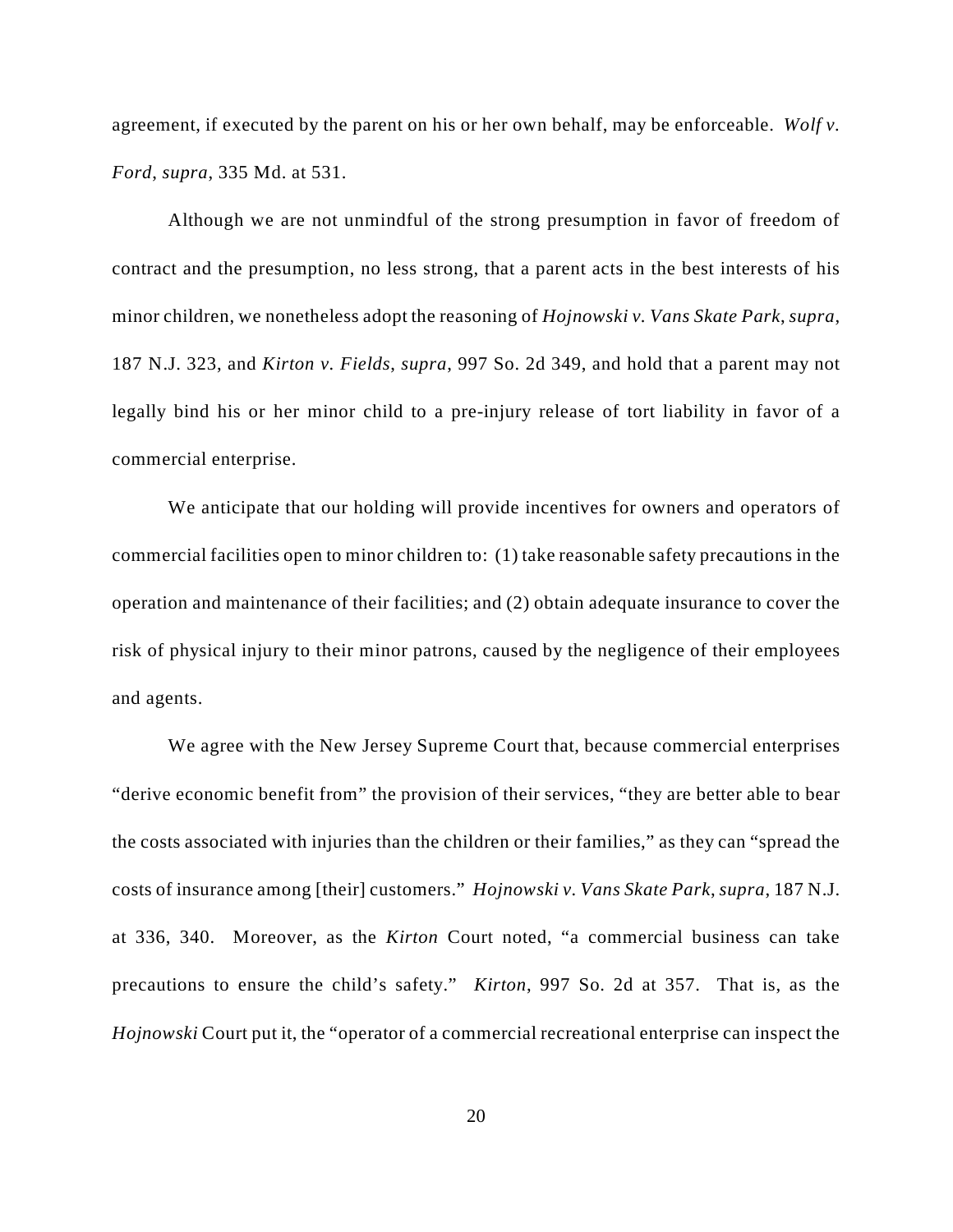premises for unsafe conditions, train his or her employees with regard to the facility's proper operation, and regulate the types of activities permitted to occur." *Id.* at 335. To the extent that some of these considerations apply to releases of liability in favor of commercial businesses, which are enforceable against adults, the critical difference, we note, is that a minor child is far less capable of looking out for his own safety and welfare than an adult, a difference which, in our view, justifies a more protective rule for children. *Kirton*, 997 So. 2d at 359-60 (Anstead, J., concurring).

## **II.**

BJ's Wholesale contends that the issue, concerning the enforceability of the indemnification clause, is unpreserved for appellate review, as it "was mentioned only tangentially in the court below," was "not the basis for BJ's motion for summary judgment," and was, according to BJ's Wholesale, neither relied upon nor considered by the trial court in rendering its decision. It further claims that the indemnification clause is not rendered invalid by any public policy consideration and that it is unambiguous and enforceable.

We disagree. We believe that issue has been preserved for our review. BJ's quoted the release agreement, including its language regarding indemnification, both in its motion for summary judgment and in its reply memorandum below. Moreover, during the hearing before the circuit court, in its opening statement, BJ's stated that the Rosens "also agreed to defend, indemnify and hold BJ's harmless for any claim that the child brought against BJ's." Finally, the Rosens' opposition to BJ's motion for summary judgment stated that "[e]nforcing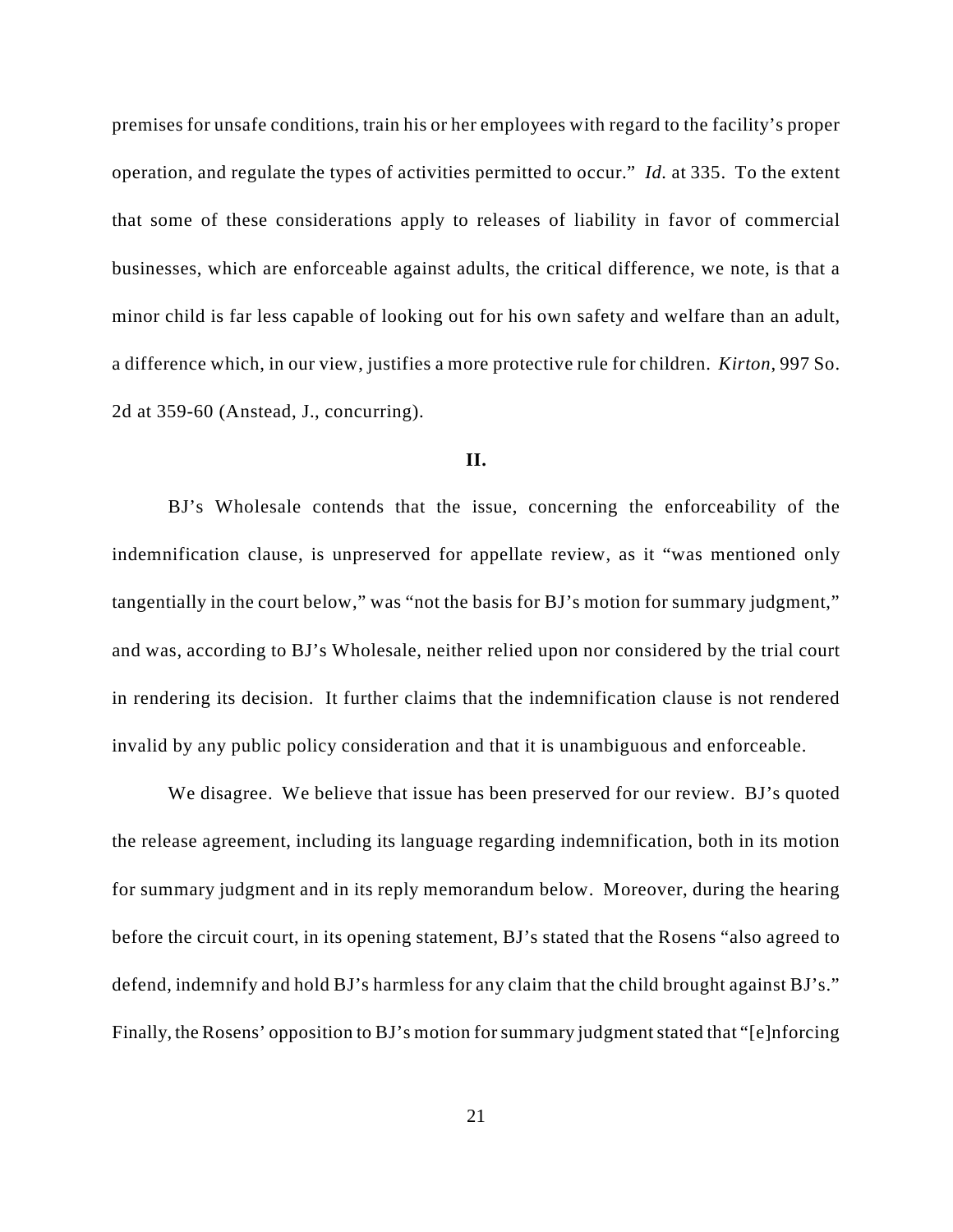this waiver and indemnification clause would violate Maryland's generally recognized deeply-rooted public policy interest in protecting the best interests of children." Thus, the enforceability of the indemnification clause was clearly raised before the court below. Under Maryland Rule 8-131(a), that is all that is required to preserve an issue for appellate review.

Even if the issue were not expressly advanced below, it is, we conclude, "inextricably intertwined" with the enforceability of the exculpatory clause, an issue the circuit court did address. As the Supreme Court of Utah observed, an indemnification clause, by shifting financial responsibility for a minor child's injury from a tortfeasor to the child's parent, "allow[s] negligent parties to circumvent" the "rule voiding waivers signed on behalf of a minor." *Hawkins v. Peart*, *supra*, 37 P.3d at 1067. Although an indemnification clause "theoretically" binds only the parent who signed it, "as a practical matter, it could chill," that court observed, a child's pursuit of his own claims against a negligent party, as his parent "would be the ultimate source of compensation." *Id.* at 1067-68.

Moreover, in *Conaway v. Deane*, 401 Md. 219, 243-44 (2007), the Court of Appeals observed that "if two or more similar and 'inextricably intertwined' grounds for summary judgment exist," an appellate court "may consider alternatively any related ground, if raised properly by the litigant in his, her, or its motion for summary judgment, if we find fault with the ground relied upon facially by the trial court." Thus, although, ordinarily, we "will consider only the grounds upon which the [trial] court relied in granting summary judgment," *Eid v. Duke*, 373 Md. 2, 10 (2003) (quotation omitted), the instant case falls within the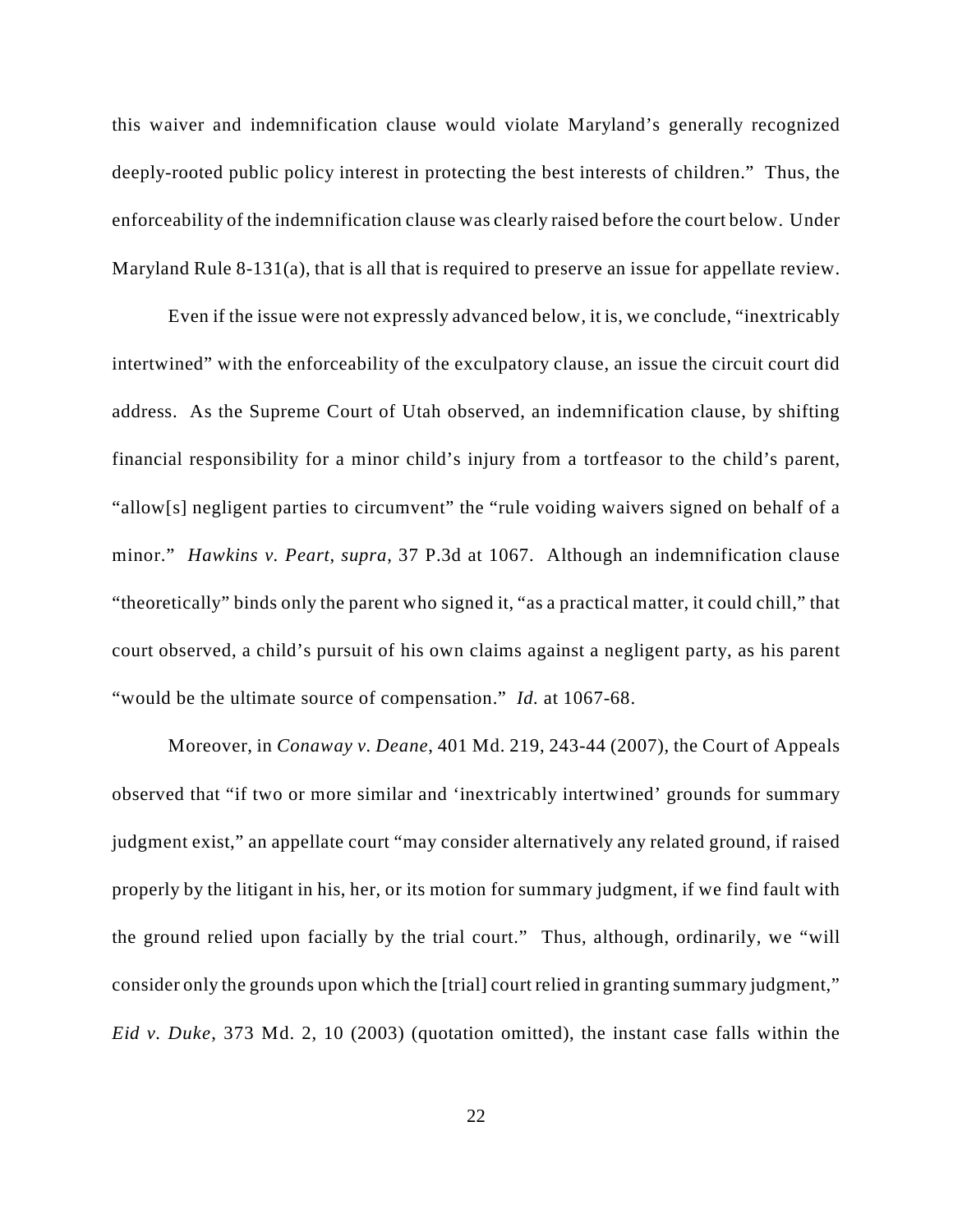exception to that rule, as described in *Conaway*, 401 Md. at 243-44. Accordingly, we shall address whether the indemnification clause is enforceable.

We begin by construing the indemnification clause, which, unlike the exculpatory clause, does not refer exclusively to negligence. That provision states:

> I further agree to indemnify, defend and hold harmless BJ's Wholesale Club, Inc., its subsidiaries and affiliates and their respective agents, employees, officers, directors, successors and assigns from any claims or causes of action of any kind arising from my or my child's use of the Play Center.

(Emphasis added.)

Because this language does not expressly indemnify for negligence, the Rosens claim that it is not "sufficiently explicit" to be enforceable, relying on *Adloo v. H.T. Brown Real Estate, Inc.*, *supra*, 344 Md. 254. But that decision also stated that, in Maryland, an exculpatory (or indemnification) clause "need not contain or use the word 'negligence' or any other 'magic words,'" but, rather, "is sufficient . . . 'as long as [its] language . . . clearly and specifically indicates the intent to release the defendant from liability for personal injury caused by the defendant's negligence.'" *Id.* at 266 (quoting *Barnes v. New Hampshire Karting Ass'n*, 509 A.2d 151, 154 (N.H. 1986)).

The indemnification clause follows the exculpatory clause, which states that the parent "individually and on behalf of [his] child, [does] hereby waive, release and forever discharge BJ's . . . from any and all claims and causes of action of any kind or nature which are in any way related, directly or indirectly, to the use of Play Center which [he] may have or that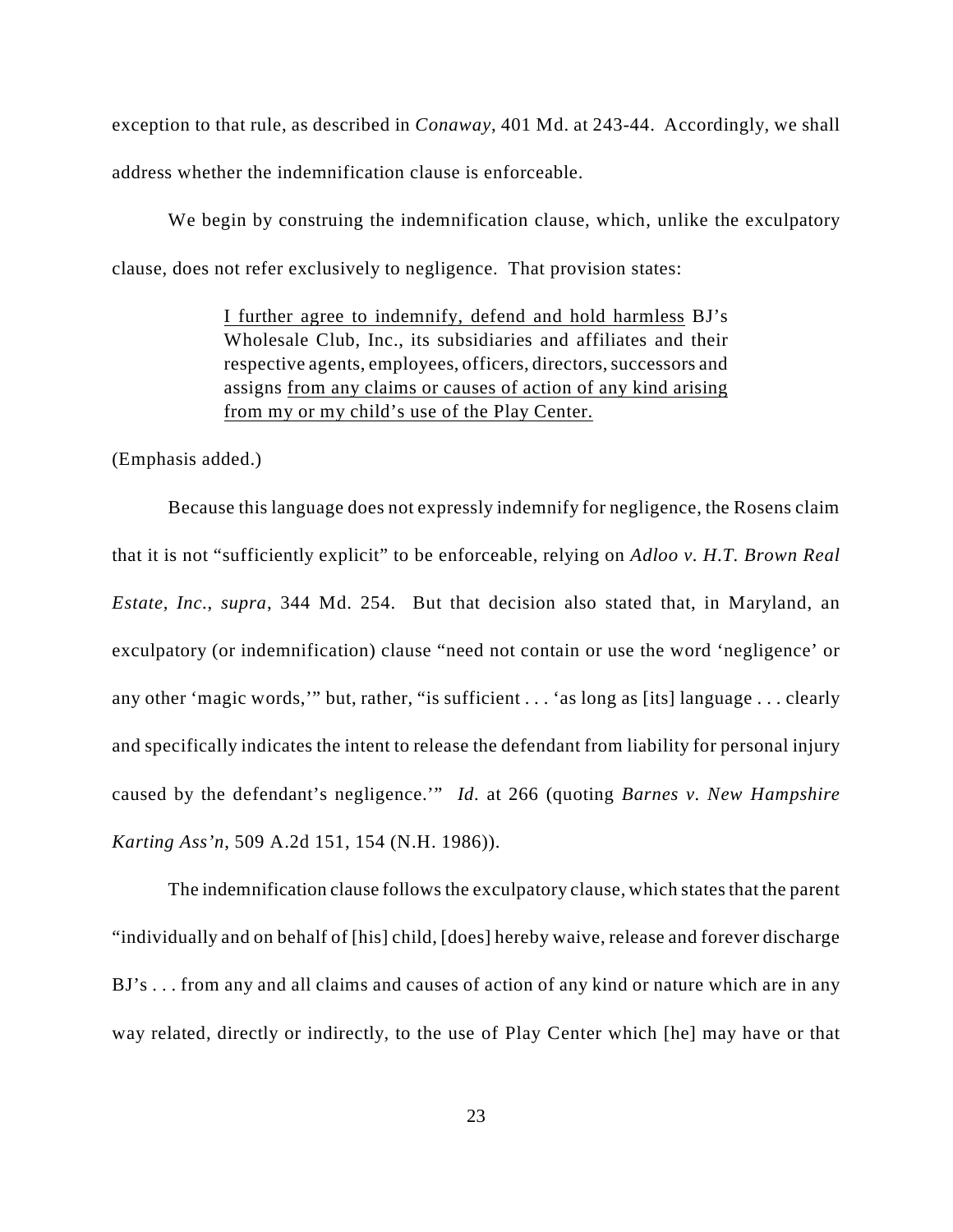hereafter may accrue including any such claims or causes of action caused in whole or in part by the negligence of BJ's." In contrast to the exculpatory clause, the indemnification clause appears to express BJ's intent to be indemnified "from any claims or causes of action of any kind arising from [the parent's or the] child's use of the Play Center." It thus shields BJ's from liability in any case arising from a child's use of the play center, whether sounding in negligence or not. When viewed in context, the indemnification clause is not limited to BJ's negligence, and, contrary to the Rosens' assertion, the indemnification clause is not ambiguous and does not "consist[] of general release language," and *Adloo* does not, necessarily, bar its enforceability.

Instead, we are confronted with an indemnification clause that, facially, overreaches. Because "a party will not be permitted to excuse its liability for intentional harms or for the more extreme forms of negligence, i.e., reckless, wanton, or gross," the indemnification clause, despite its express terms, cannot indemnify BJ's against its own heightened culpability. *Wolf*, *supra*, 335 Md. at 531. Subject to this limitation, however, the indemnification clause unambiguously seeks to require the signatory parent to indemnify BJ's from its negligent acts arising from use of the play center. We thus consider whether this clause, so construed, is enforceable.

For the same public policy reasons relied upon in holding the exculpatory clause unenforceable against Ephraim, we hold that the indemnification clause is unenforceable against his parents. As previously noted, "[w]ere the rule otherwise, it would circumvent the